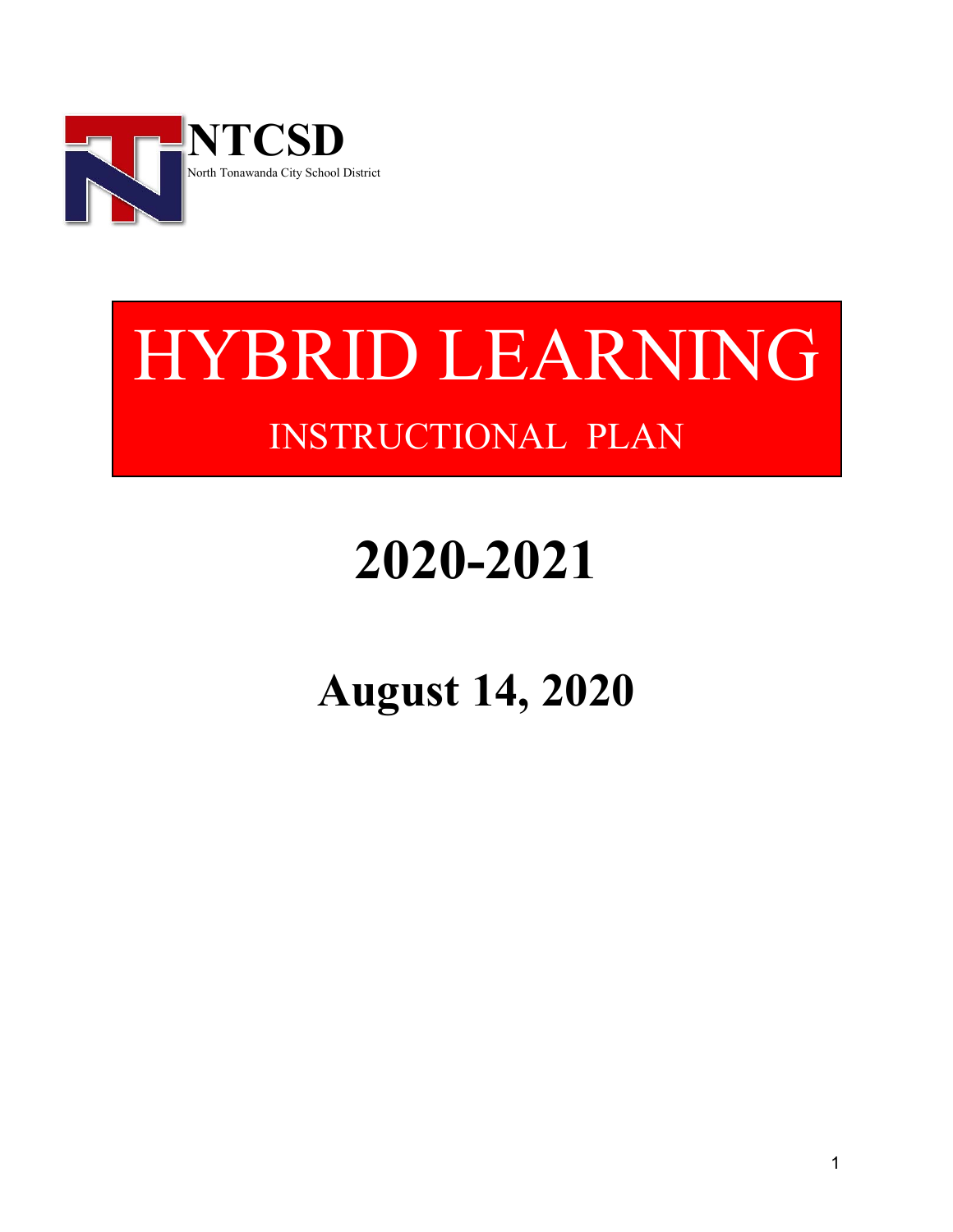N

# **Table of Contents**

| Introduction                               | 3  |
|--------------------------------------------|----|
| <b>Hybrid Learning Plan Schedule</b>       | 4  |
| <b>Teacher Expectations of Hybrid Plan</b> |    |
| Face-to-Face Component of Hybrid Plan      | 6  |
| Remote Component of Hybrid Plan            | 13 |
| Social Emotional Support                   | 25 |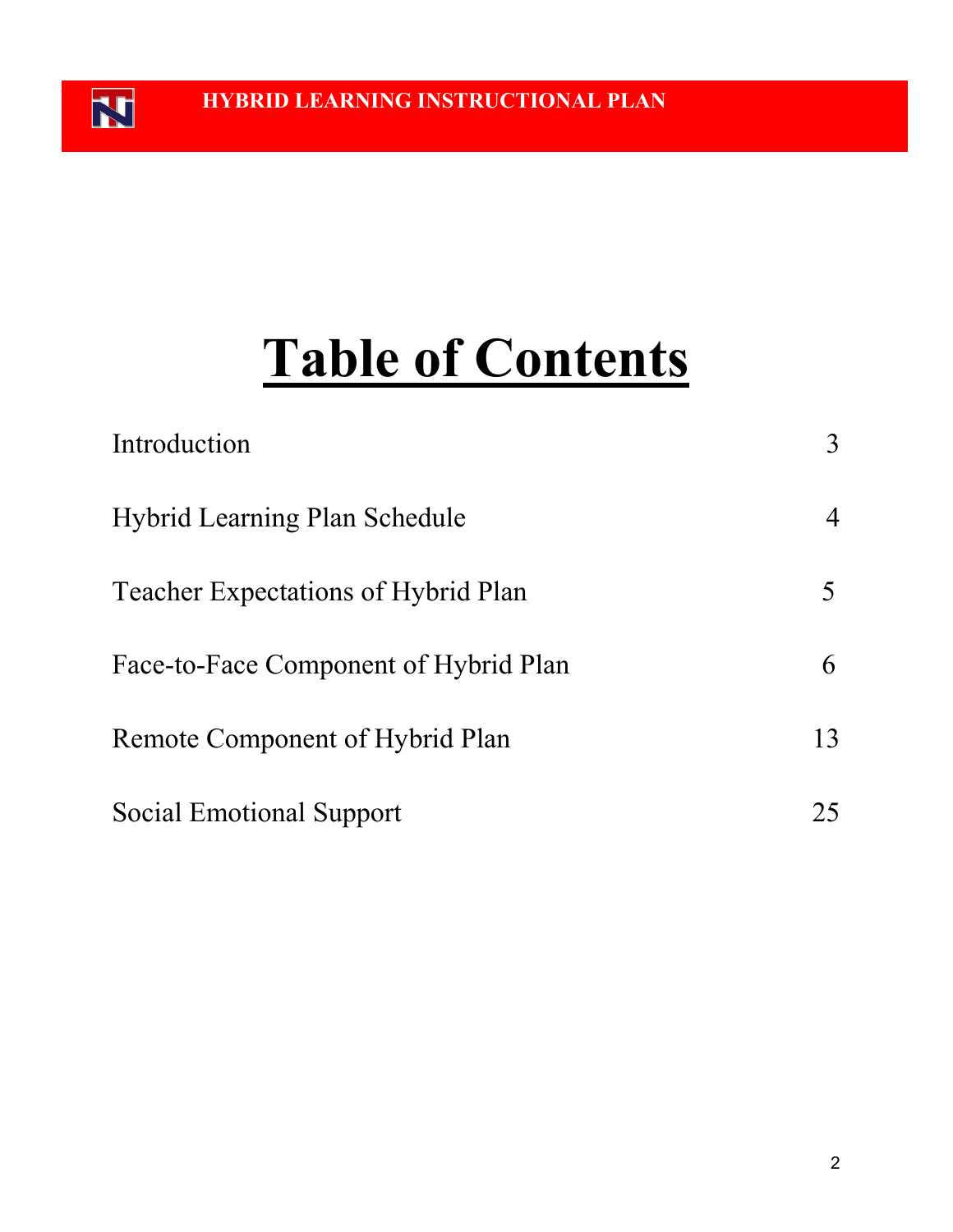## Introduction

In March, with the spread of the coronavirus sweeping the nation, the decision by the Governor to close schools for the remainder of the year was to limit the spread for all citizens. With the City of North Tonawanda being affected, our actions needed to be swift in our effort to provide a continuation of instruction without failing to provide academic learning opportunities to our students during the pandemic.

Teams have organized and worked together to make the necessary adjustments to work through several different learning scenarios. These scenarios would be In-person instruction, Hybrid Instruction and Remote Instruction.

The North Tonawanda City School District Hybrid Learning Plan has three key tenets:

- 1.) *Social Emotional Support*
- *2.) Instructional Support*
- 3.) *Content Delivery*
	- *Social Emotional Support* defines the expectations and supports the district will provide for staff and students to support social emotional well-being during this time.
	- *Instructional Support* defines the opportunities for growth in the areas of technology for students, staff and parents.
	- *Content Delivery* defines the resources that will be used by students, staff and parents in the online environment.

The Hybrid learning plan is updated on the district website and will be updated as necessary as the district receives guidance from New York State, New York State Department of Education, Niagara County and other community resources. The district website is located at **[https://www.ntschools.org](https://www.ntschools.org/)**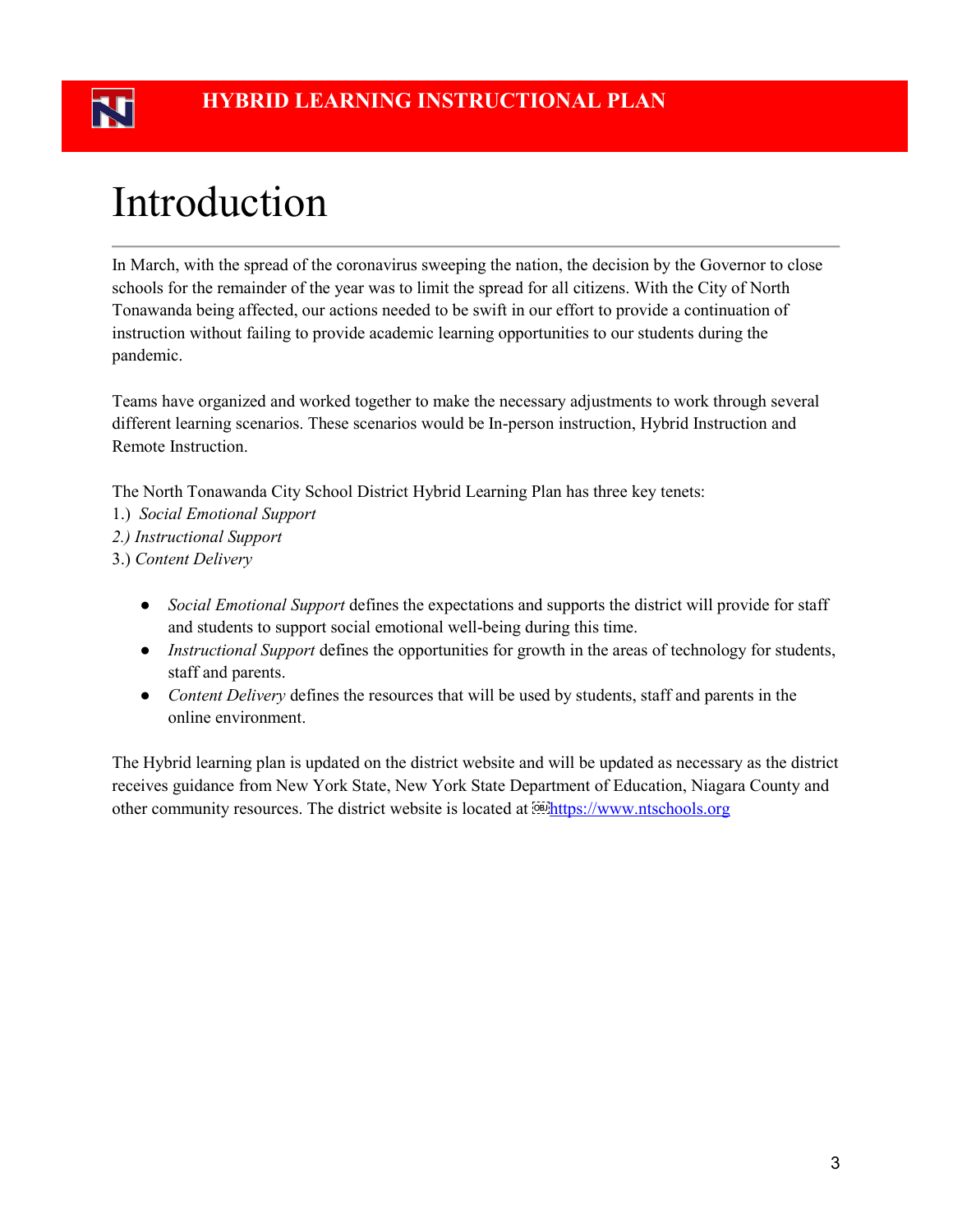## HYBRID Learning Plan Schedule

(Students K-12)

| $\overline{Day}$ | <b>Cohort A</b>                                                                                                                                                                                                                                                                                                                                                                                                                            | <b>Cohort B</b>                                                                                                                                                                                                                                                                                                                                                                                                                         |
|------------------|--------------------------------------------------------------------------------------------------------------------------------------------------------------------------------------------------------------------------------------------------------------------------------------------------------------------------------------------------------------------------------------------------------------------------------------------|-----------------------------------------------------------------------------------------------------------------------------------------------------------------------------------------------------------------------------------------------------------------------------------------------------------------------------------------------------------------------------------------------------------------------------------------|
| <b>Monday</b>    | In-person learning at school with social<br>distancing requirements and mask.                                                                                                                                                                                                                                                                                                                                                              | Remote learning (synchronous &<br>asynchronous) from home.                                                                                                                                                                                                                                                                                                                                                                              |
|                  | MS/HS Modified bell schedule.                                                                                                                                                                                                                                                                                                                                                                                                              | Screen time on devices should not exceed 3<br>hours for K-6 students.                                                                                                                                                                                                                                                                                                                                                                   |
| Tuesday          | In-person learning at school with social<br>distancing requirements and mask.<br>MS/HS Modified bell schedule.                                                                                                                                                                                                                                                                                                                             | Remote learning (synchronous &<br>asynchronous) from home.<br>Screen time on devices should not exceed 3<br>hours for K-6 students.                                                                                                                                                                                                                                                                                                     |
| Wednesday        | Remote learning from home for all<br>students. Social/Emotional check in with<br>all students and classes through<br>Microsoft Teams. All teachers available<br>for live virtual student Q&A at<br>designated times throughout every<br>Wednesday. Teachers will be available<br>to contact parents about<br>questions/concerns they might have with<br>learning.<br>Screen time on devices should not<br>exceed 3 hours for K-6 students. | Remote learning from home for all<br>students. Social/Emotional check in with all<br>students and classes through Microsoft<br>Teams. All teachers available for live<br>virtual student Q&A at designated times<br>throughout every Wednesday. Teachers<br>will be available to contact parents about<br>questions/concerns they might have with<br>learning.<br>Screen time on devices should not exceed 3<br>hours for K-6 students. |
| <b>Thursday</b>  | Remote learning (synchronous &<br>asynchronous) from home.<br>Screen time on devices should not<br>exceed 3 hours for K-6 students.                                                                                                                                                                                                                                                                                                        | In-person learning at school with social<br>distancing requirements and mask.<br>MS/HS Modified bell schedule.                                                                                                                                                                                                                                                                                                                          |
| Friday           | Remote learning (synchronous &<br>asynchronous) from home.<br>Screen time on devices should not<br>exceed 3 hours for K-6 students.                                                                                                                                                                                                                                                                                                        | In-person learning at school with social<br>distancing requirements and mask.<br>MS/HS Modified bell schedule.                                                                                                                                                                                                                                                                                                                          |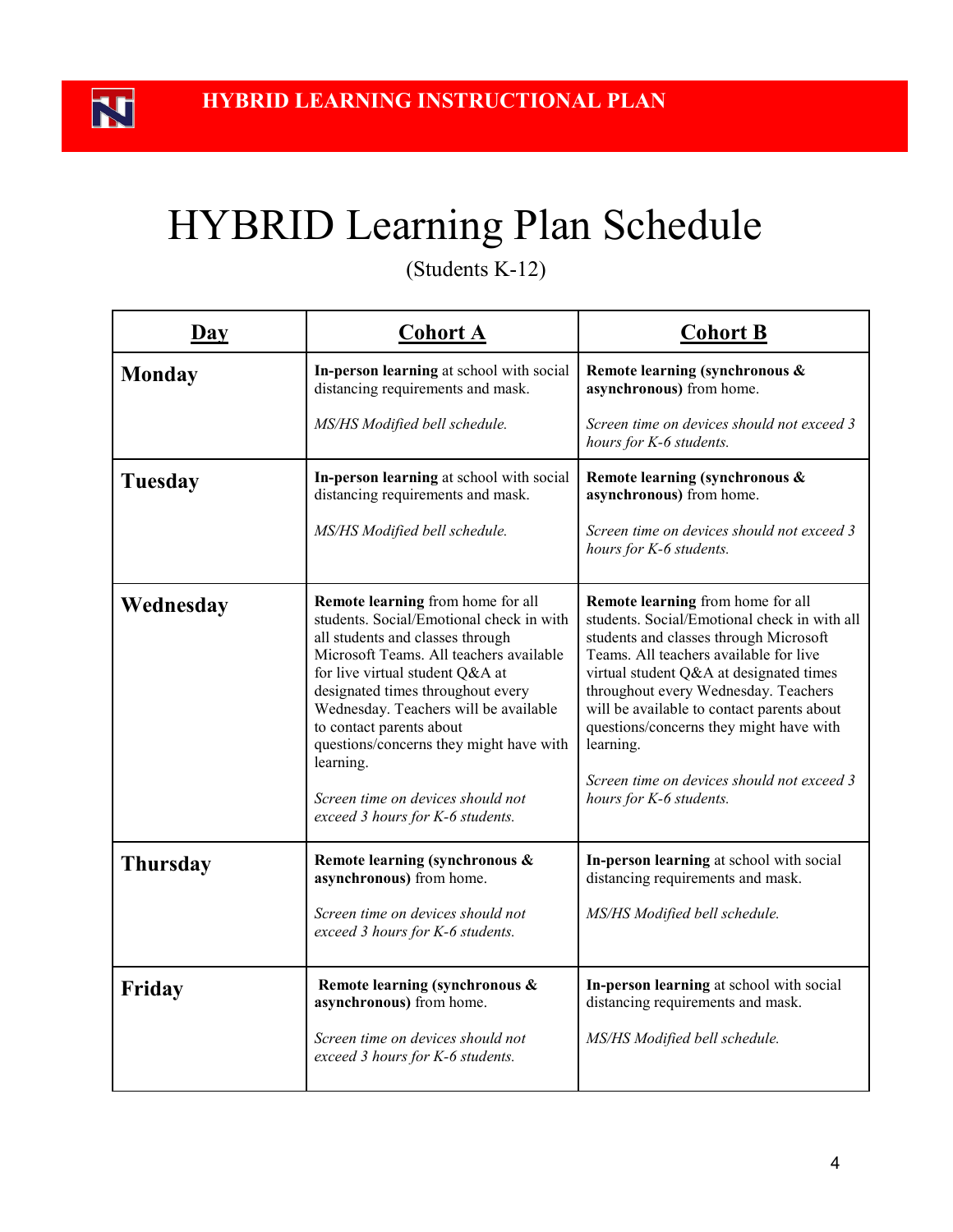N

## Teacher Expectations of Hybrid Plan

(Teachers K-12)

- Teacher plans need to include weekly lessons for in-person learning, as well as virtual lessons/activities in Microsoft Teams not to exceed three hours of screen time total per day in grades K-6, for all classes for cohort of students who are working remotely.
- Wednesday would be a day to check-in with students, as well as "office-hours" for parents.
- Teacher Check In: Teacher to "check in" with students who are not engaged in in-person learning and/or remote learning or "at-risk." Phone calls need to be initiated first by teachers. All attempts are to be documented in our student information system - eSchool. Teachers will notify school principal(s)/member of Student Support Service Team at the end of every week if "at-risk" students were unable to be successfully contacted. Wednesday can also be used as a Q/A for students/parents.
- Wednesday Schedule for Support Staff: Social/Emotional check in activities appox.10-15 minutes (survey/pulse check/questions/videos) for each of their "classes." This will not be included in the grading process. SEL can be conducted in-class and virtually to include possible restorative practice circles, mindfulness practices, trauma informed practices, etc.

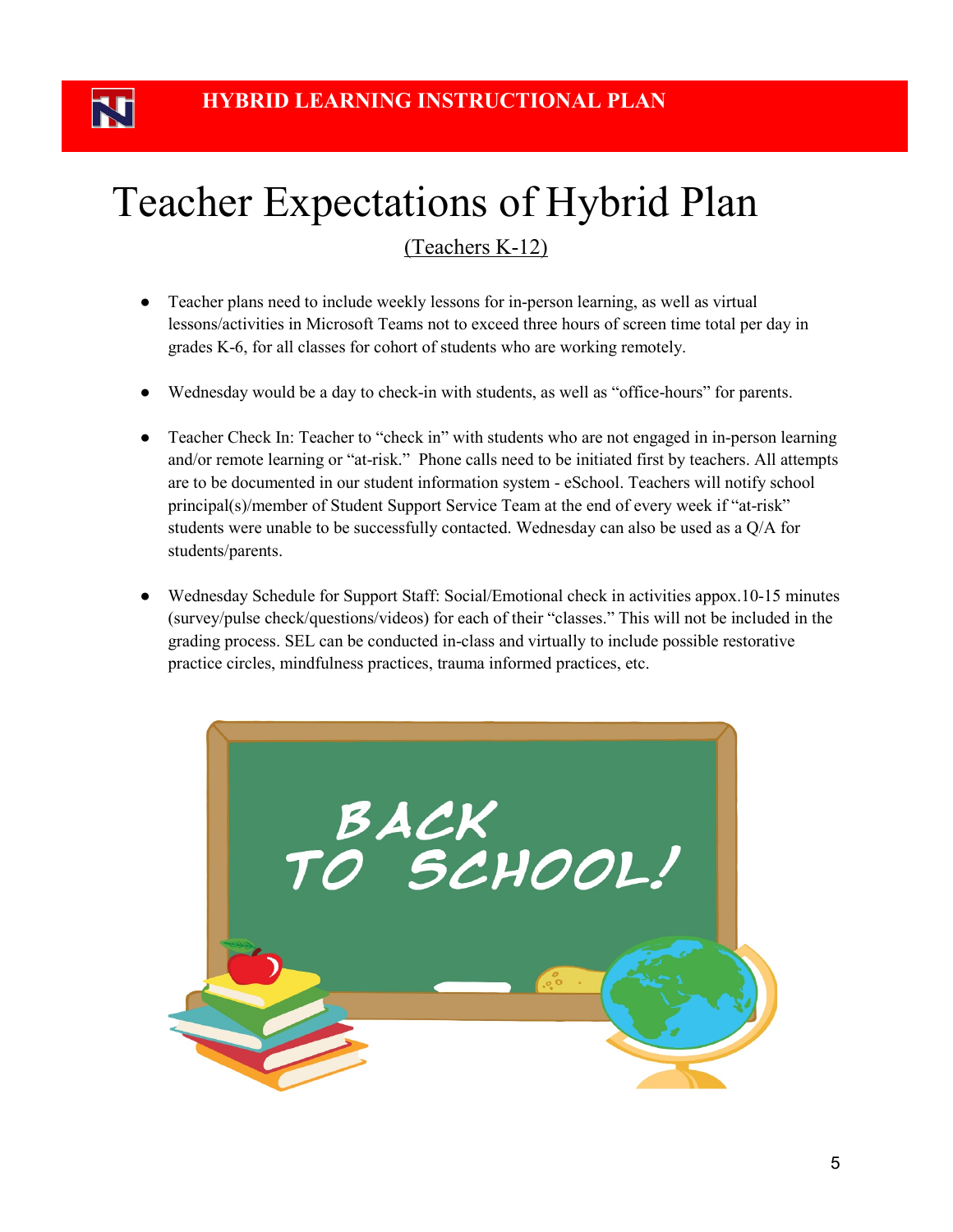## Face-to-Face Component of Hybrid Plan

### *Staff Policies and Protocols:*

### *General Staff Expectations*

• The safety of our staff is our top priority. The following guidelines were designed to safely transition all staff to the workplace. Flexibility will be important. Please discuss concerns and needs as they evolve with your supervisor.

### *Handwashing/Hand Sanitizing and Respiratory Etiquette*

- Staff are expected to wash their hands regularly throughout the work day (wash with soap for at least 20 seconds).
- Hand sanitizer is available throughout the district.
- Staff are expected to cover their mouth and nose when coughing or sneezing.

### *Masks & Face Covering*

- For the safety of others and yourself, staff must wear facemasks upon entry to the building and throughout the course of the contractual day. All teachers must wear a face covering when they are within six feet of another person. These spaces include, but are not limited to, hallways, bathrooms, or other areas where social distancing can be compromised. A staff member sitting in an office, classroom, or work space, into which others do not walk, is not required to wear a mask. If another employee enters your space and comes within six feet of you, it is required that you also put on your mask.
- We welcome and encourage staff to utilize comfortable, appropriate masks which meet the requirements based on your job description. In the event that an employee needs a mask or face covering, one can be obtained through your building principal.

### *Social Distancing*

- Workspaces should be spread out. Open office spaces require a distance of six feet between staff. It may be possible/necessary to move an individual workspace in shared environments.
- Limit in-person meetings. Use email, virtual meetings, or phone calls to communicate as needed. Where face-to-face meetings are needed, practice proper social distancing protocol (utilize large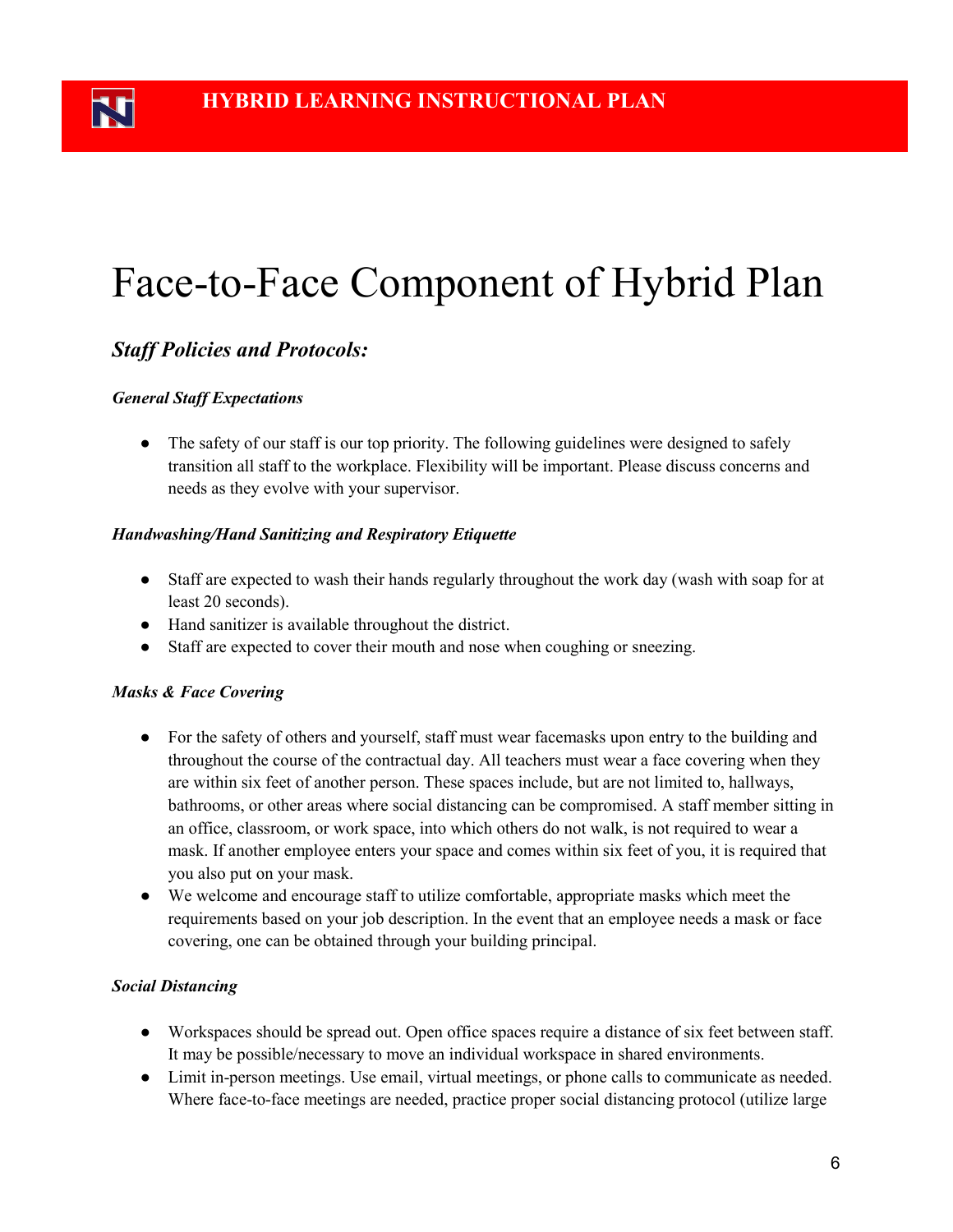spaces where people can sit six feet apart from each other, wearing face masks and coverings where appropriate). Avoid any physical contact, such as shaking hands and hugging.

- Eliminate unnecessary travel between schools/sites.
- Do not congregate in break rooms, hallways, elevators, copier rooms or other areas where people socialize. Keep six feet apart whenever possible. Avoid visiting other's workspaces unless necessary to conduct business.
- Visits to break rooms or lunch rooms should be limited or avoided. Consider eating lunch at your desk or outside. Limit use of shared refrigerators, coffee makers, etc. When used, practice good hygiene (wash hands, use hand sanitizer) and be respectful of colleagues (wipe down areas you have used).
- Limit visits to your office/worksite. Instead, encourage email, phone, or virtual conferences.

### *Screening Expectations*

- All staff will participate in a daily self-monitoring check for symptoms of COVID-19.
- All staff and students will be trained to know and recognize possible symptoms of COVID-19 and what to do when they believe an individual is experiencing symptoms.
- Students will also be screened as they enter the school each day.

### *Preparation for Return:*

### *Communication with Families*

- The District administration researched and worked diligently to create reopening plans.
- The District reopening plan will be posted on the District website.
- The District will review the plan with leadership of each collective bargaining unit.
- The District will update District Plans and Documents or Meet with Committees
	- District Wellness Committee
	- District Safety Committee (Fire/Police)
	- District Code of Conduct
	- District Attendance Procedures
	- Informing/Training Staff The District will train staff in Health and Safety Measures, as well as their responsibilities for monitoring personal and student health.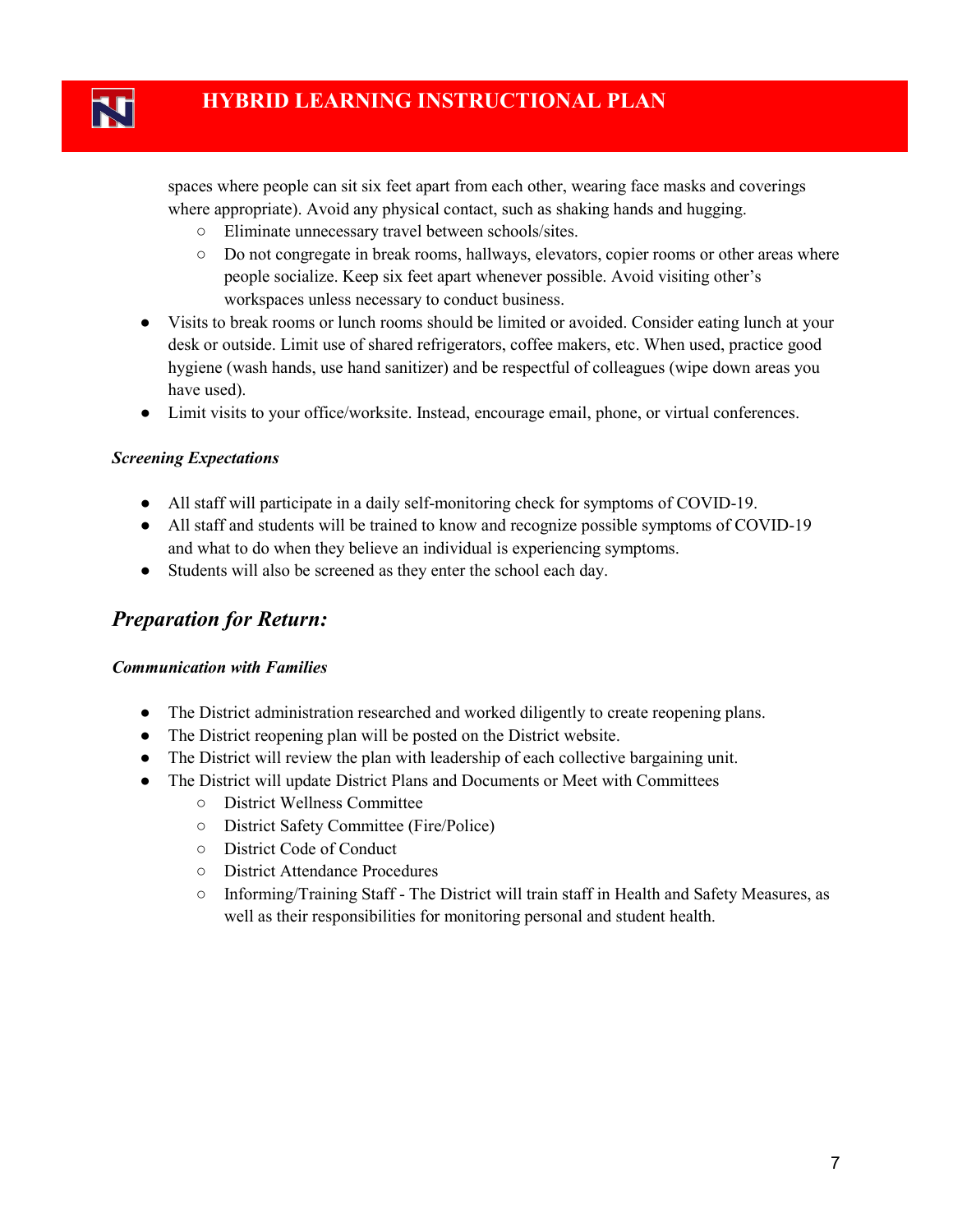### *Identifying At-risk Staff and Students*

- The District will provide information regarding medical conditions accepted as high risk for contracting/being impacted by COVID-19 and potentially eligible for accommodations.
- All students and staff seeking accommodations for potential high-risk medical conditions will follow District procedures.

### *Facilities Preparation (Cleaning/Sanitizing School Facilities)*

- Each school building needs to determine the capacity of each traditional classroom to maintain a six foot distance from another individual.
- Determine the capacity of large normally communal stations such as gymnasiums and cafeterias for a six foot distance.
- Each school building must determine protective barriers required in each room to accommodate instruction that must take place with the six foot minimum distance between students/staff.
- Stockpile required cleaning, disinfecting and PPE for staff and students for the start of the year.

### *Monitoring/Maintaining Physical Health and Well Being:*

#### *Communicating Safe Practices*

- The District will identify and communicate practices enhancing the safety of all students and staff including frequent handwashing, use of face coverings, cough etiquette, social distancing.
- All students will be provided age-appropriate training regarding COVID-19 symptoms, impacts, mitigation strategies, proper use of masking and social distancing, and building expectations/protocols for all.
- The district will post appropriate signage throughout all school facilities promoting everyday protective measures and how to stop the spread of germs/virus via handwashing and face coverings.

### *Handwashing/Hand Sanitizing*

- Touchless hand Sanitizing stations will be established at all entry ways and in shared spaces throughout the school.
- Each classroom will be provided hand sanitizer for student and staff usage. All students will apply hand sanitizer every time they enter a new school space.
- Each school will develop protocols for all students and staff to engage in consistent hand washing during the school day.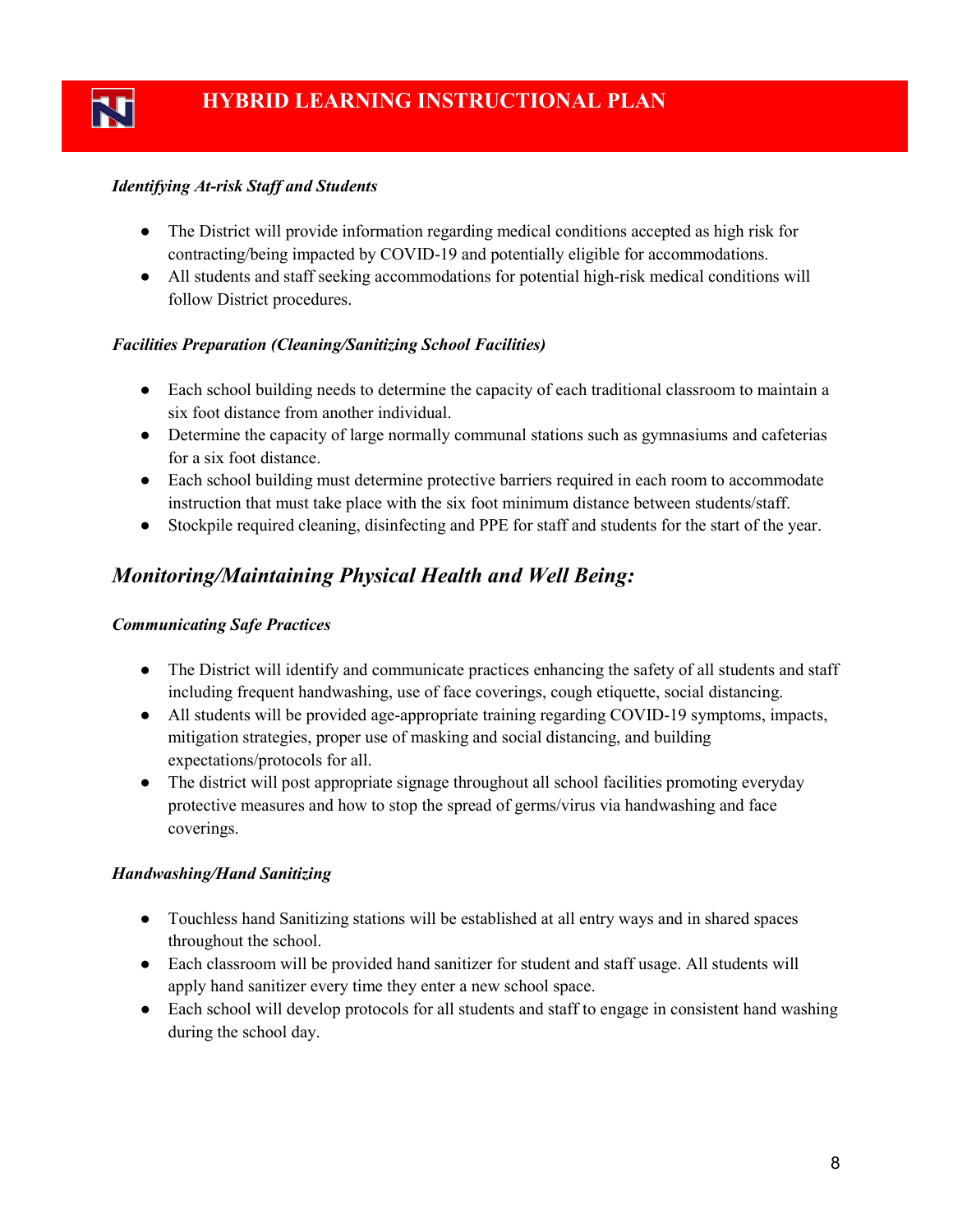### *Staying Home When Sick*

● All students and staff will be informed about the importance of staying home when sick.

### *Screening of Students/Staff*

- All staff will participate in a daily self-monitoring check for symptoms of COVID-19.
- All staff and students will be trained to know and recognize possible symptoms of COVID-19 and what to do when they believe an individual is experiencing symptoms.
- Students should be screened at home before they enter the school, as recommended in guidance.

### *Responding to Symptomatic Students/Staff*

- Staff and students do NOT report to schools if they are exhibiting symptoms.
- All staff and students will follow NYS DOH and CDC guidance related to testing positive for COVID-19.

### *Visitors*

- Each school building will limit all non-essential visitors to school buildings.
- Volunteers or activities involving outside groups will not be permitted in most cases.
- Teachers and schools will develop alternative/ remote means of providing virtual activities and remote "visits" in lieu of field trips, assemblies, and parent events/programs.

### *Cleaning/ Sanitizing School Facilities*

- The Buildings & Grounds department is committed to providing a clean and safe environment for all staff. They will regularly clean and disinfect our buildings throughout the day and at the end of each work day, with special attention to high-touch areas.
- The District will follow all cleaning and disinfecting procedures as outlined by the CDC, NYSDOH, and OSHA.

### *Shared Classroom Spaces*

● Teachers will sanitize shared high touch areas in their classrooms such as door handles and desktops.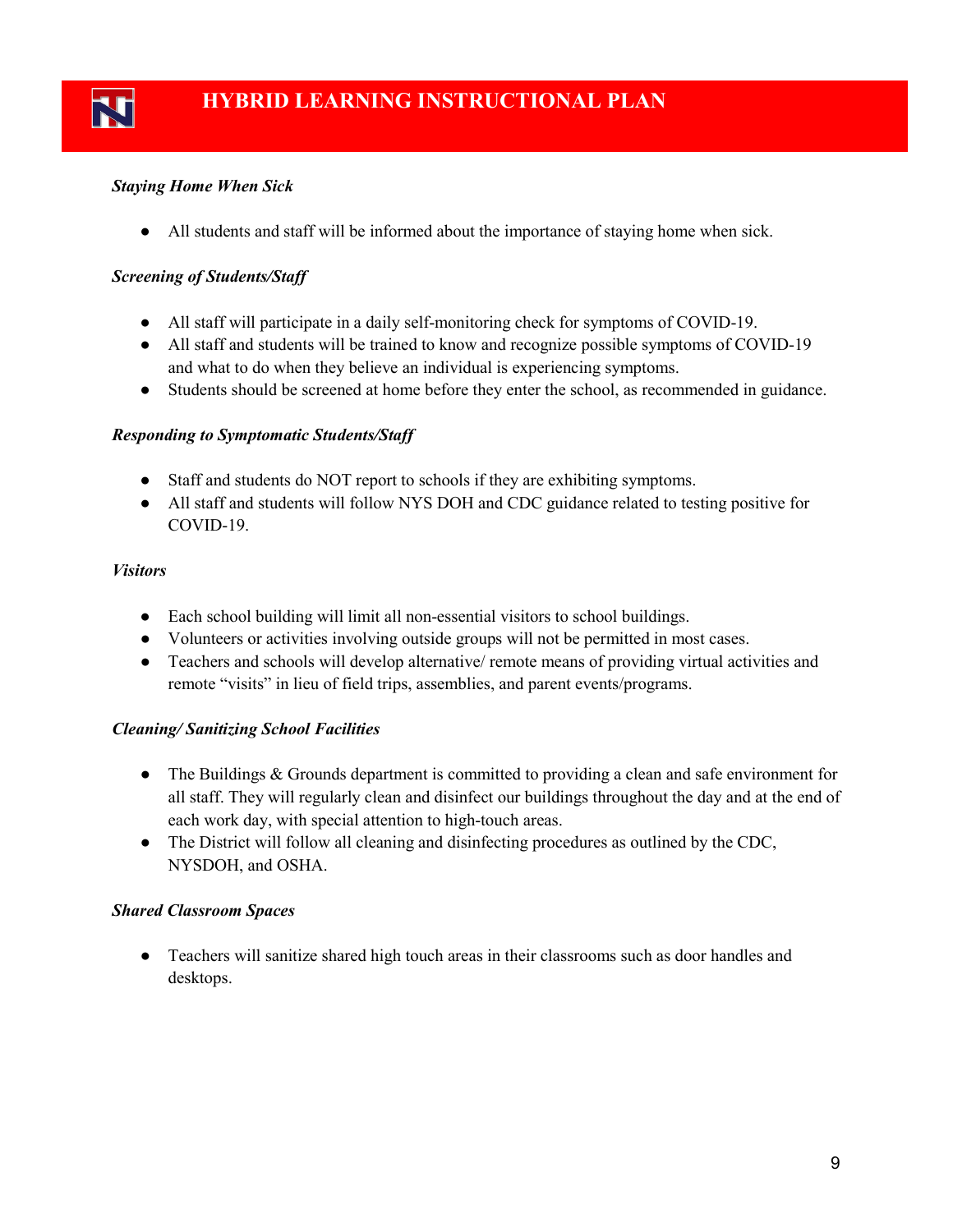### *Bathrooms/Restrooms*

- Lavatories will be "socially distanced" to a maximum of 50% capacity. Other opportunities will be made available for restrooms use when needed.
- High touch locations throughout the building in shared locations in each school will be identified. These high touch areas will be thoroughly cleaned by custodial staff.

### *School Configuration/ Physical Distancing Considerations:*

### *General Guidelines*

- The North Tonawanda City School District will implement all mandatory provisions established by NYSED, and the NYSDOH and other recommended guidelines as feasible with the goal of providing all students and staff the opportunity to safely return to school on a daily basis.
- The North Tonawanda City School District will take steps to ensure that all individuals maintain physical distancing to the maximum extent possible and feasible in all district facilities and transportation.
- The North Tonawanda City School District will require all staff to wear face coverings while on school campus. All staff will wear face coverings in classrooms whenever teaching. Staff may use the district-provided face shields.
- All students in grades K-12 will wear face coverings while on school campus. Students will be expected to provide and maintain their own face cover. If they do not have a face cover, they will use a District-provided face cover.

### *Classroom Guidelines*

- The District and each school building will manage staffing in order to maintain the lowest class sizes possible in each course.
- Extra/Unnecessary furniture will be removed from rooms to create the maximum space possible between individuals in shared spaces.
- Students will be seated at individual desks to the maximum extent possible. All student furniture will be positioned to face in the same direction.
- In order to minimize mixing of students, students in grades K-6 will remain in room locations for core academic classes to the greatest extent possible.
- Reconfigure large spaces such as cafeterias, libraries, auditoriums, gymnasiums or large group instructional spaces as additional spaces for nontraditional instruction.

### *Student Movement/Passing Time Guidelines*

● Each building will make adjustments to student schedules as feasible to allow for reduced or staggered passing times to minimize the number of students in a hallway at any given time.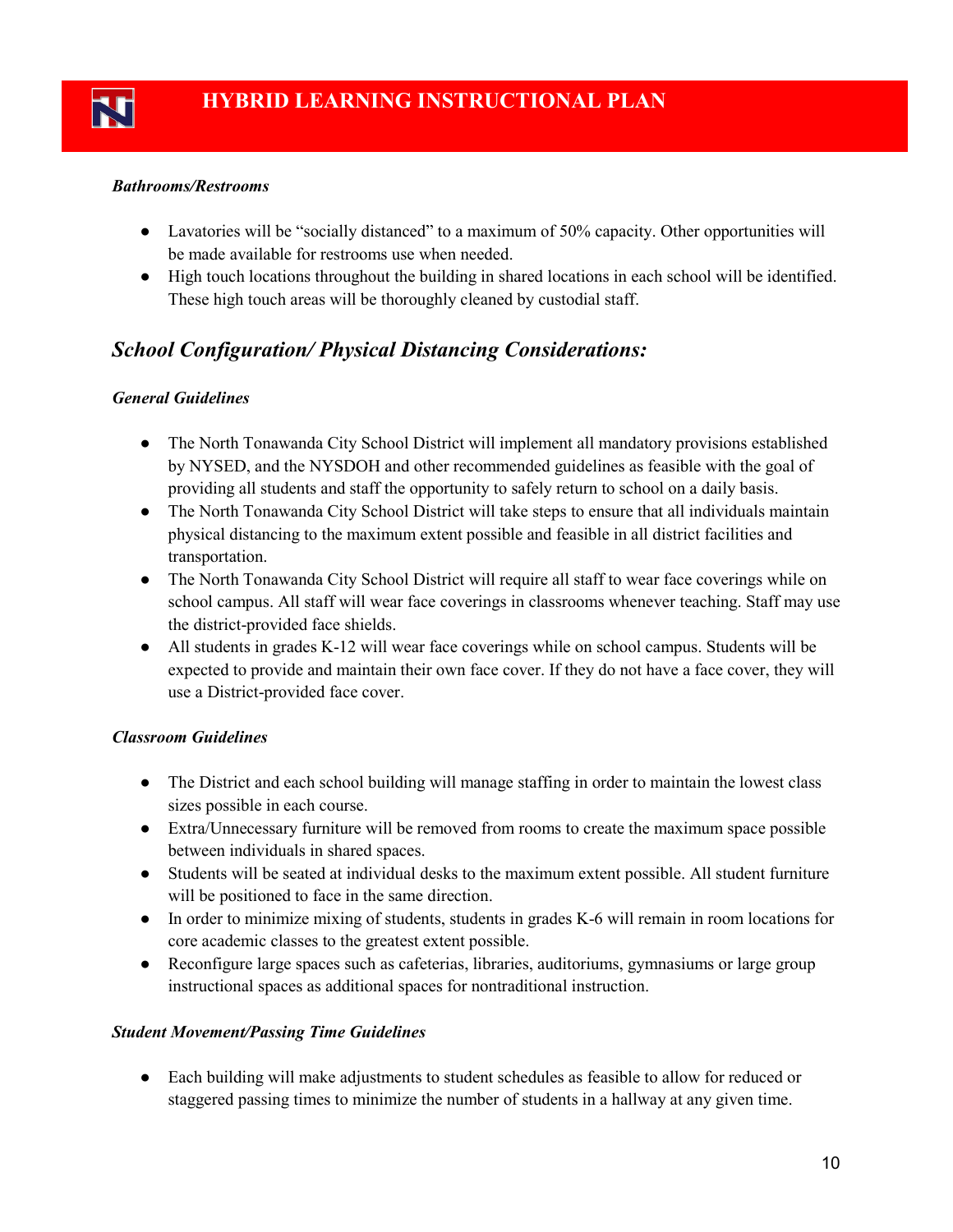- Each school building will determine to what extent they can identify cohorts of students and scheduling courses and/or rooms to minimize traffic and congestion in the school.
- Students will not utilize lockers at the secondary level except to store coats upon arrival as necessary, and other staff directed times. Electronic textbooks will be utilized to the maximum extent possible. Students will carry all other materials in backpacks for transport class to class.
- When feasible, teachers in grade 7-8 core academic subjects (math, science, ELA, Social Studies) will move between rooms to the students. Students will move as a cohort led by a teacher or staff member through the hallways to non-core classes maintaining social distancing and wearing face covers.
- Each building will design protocols and signage to guide student movement during passing times to minimize bi-directional traffic.
- Bathroom usage will be reduced both in quantity and by capacity.
- Each school building will establish protocols to determine which bathrooms will be available to students, how they will be available to students.
- Each school building will develop protocols and procedures to manage usage and capacity to minimize congestion and to maintain social distancing inside the bathroom.

### *Breakfast/Lunch Guidelines*

- Student breakfasts and lunches will be consumed in the classroom for grades K-3. Opportunities for students to eat in the cafeteria will be on a staggered schedule to maintain social distancing.
- Students in grades 7-12 who eat breakfast, will report to the cafeteria, pick up their bagged breakfast, to eat in their first period class. Students who do not eat breakfast will report directly to their first period classroom.
- Students grades 7-12 will wear face coverings at all times in the cafeteria whenever they are not seated within the barrier or separated by 6 feet; including arrival, securing food, and returning trash.
- All condiments, plasticware, and napkins will be pre-packaged.
- Students will not be allowed to share food and there will be no buffet style food stations.
- A standardized menu K-12 with age appropriate portions will be served. Meals will promote fresh healthy menu options that are individually plated, as per the Child Nutrition Program.
- Food service workers will be monitored on a daily basis and self-reporting any COVID-19 type symptoms as per Aramark requirements.
- Kitchen areas will be cleaned and disinfected on a daily basis. Food service workers will wear face coverings at all times. Equipment, including high touch objects will be disinfected daily or more often given the rate of usage.
	- Ensure gloves, masks, disposable aprons, and other supplies are readily available.
	- Disposable trays will be utilized and all food items will be protected with "to go" containers or other appropriate packaging.
	- Work stations are reorganized for proper physical distancing during meal preparation and meal service.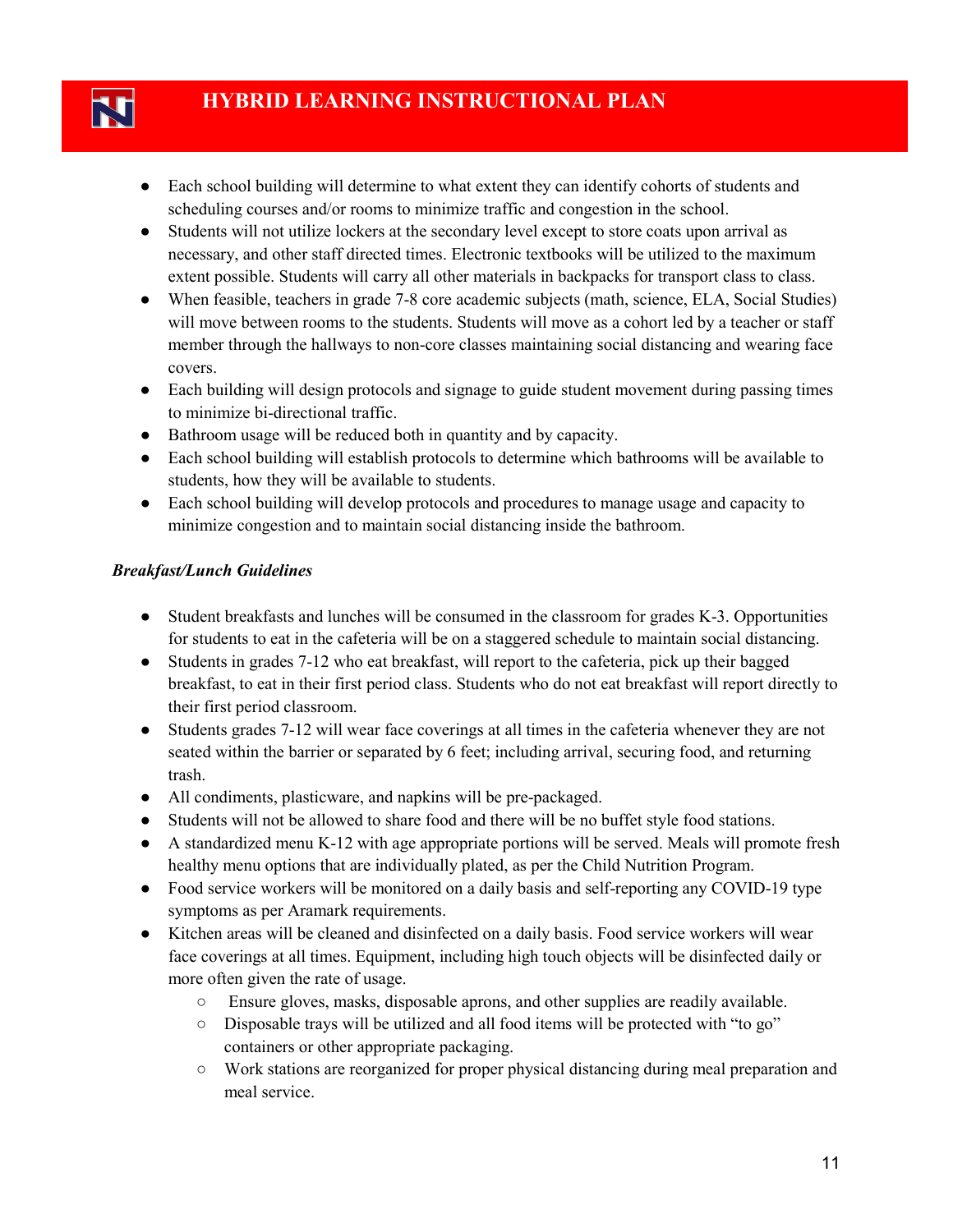

- Physical barriers, such as sneeze guards and partitions at POS and other areas where maintaining a physical distance of 6 feet is difficult, will be installed, as necessary.
- Cafeteria tables will be disinfected between each lunch period.

### *Departure Procedures*

- Each building will create protocols for staggered departure of students. Students will be dismissed and directed to move immediately to their busses.
- Student dismissal/ departure should be done in groupings.
- Multiple student dismissal locations should be established to minimize potential congregation of students and move students outside as quickly as possible.
- Students will wear face coverings throughout the dismissal process as well on busses.

### *Alternate Configuration Guidelines*

● Conditions related to transmission of the COVID-19 virus either within a school, district or the community at large may change the level of risk tolerance in school operations. Such shifts may trigger the need to modify the configuration model being utilized.

### *School Arrival Guidelines*

- Each school will develop a plan to maximize use of multiple entry locations to minimize student congregation. Students will be directed to enter the school one busload at a time per entry way.
- Signage on the ground will indicate a student spacing stand while waiting to enter. Students will follow signage to move to their arrival location. Students will be required to move directly to designated locations.

### *Curriculum and Instruction*

#### *A Plan for Curriculum and Assessment*

- In order to gauge critical content from the prior year, the following may be used: curriculumbased assessments, teacher observations/notes, existing data, discussions with previous year's teachers, and student work.
- Upon completion of beginning of the year assessments, teachers will work collaboratively to disaggregate data to create plans to close instructional gaps.
- Teachers will provide timely feedback to students and families on their progress in learning.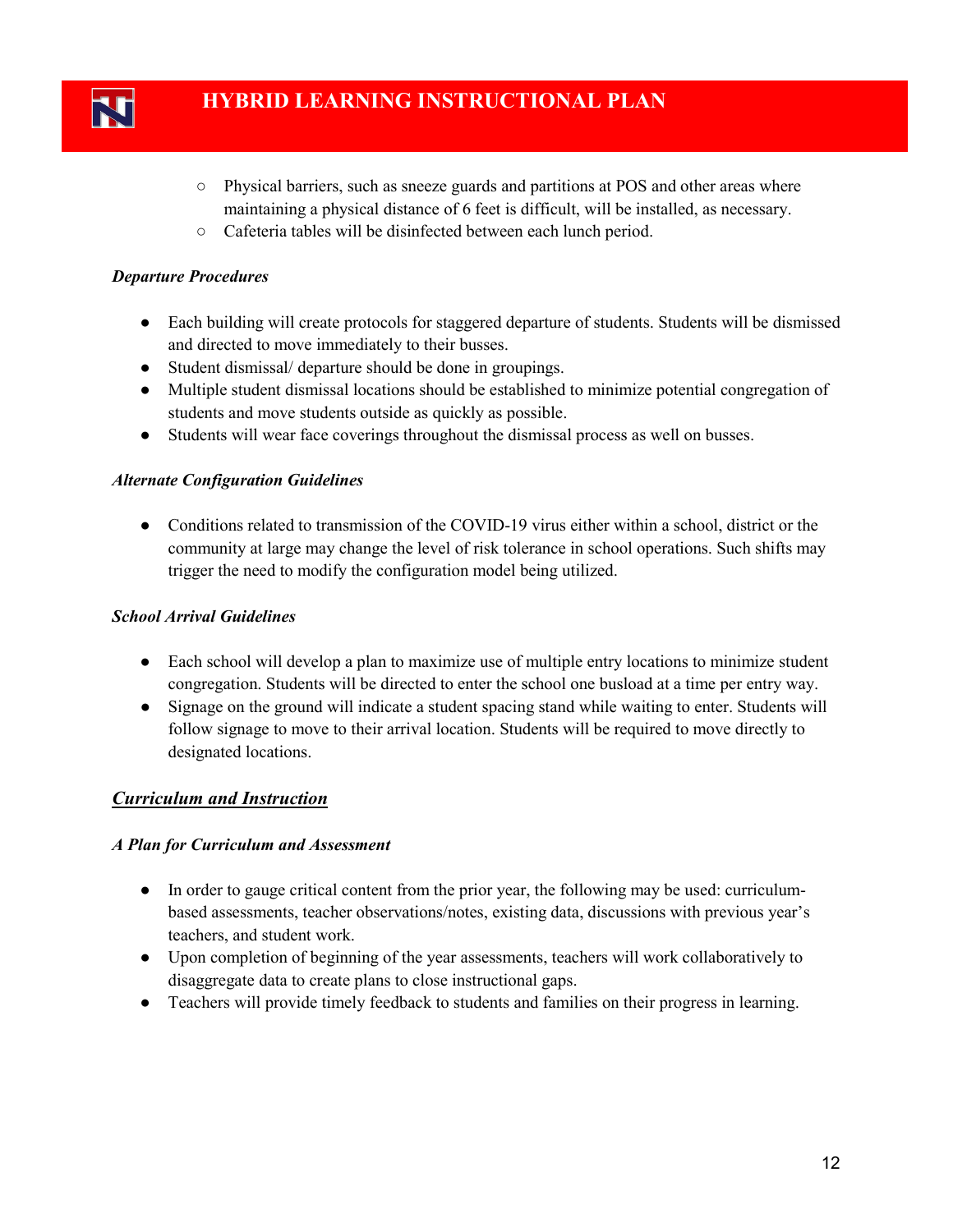N

## Remote Instruction Component of the Hybrid Plan

The remote instruction component of the hybrid plan has three key components: *Content Delivery, Instructional Support* and *5 Core Competencies of SEL*. The following table provides a concise overview of the components.

| <b>5 Core Competencies</b><br>of SEL | Social and emotional learning (SEL) is the process<br>through which children and adults understand and<br>manage emotions, set and achieve positive goals,<br>feel and show empathy for others, establish and<br>maintain positive relationships, and make<br>responsible decisions <sup>1</sup> .                                                                 |
|--------------------------------------|--------------------------------------------------------------------------------------------------------------------------------------------------------------------------------------------------------------------------------------------------------------------------------------------------------------------------------------------------------------------|
| <b>Instructional Support</b>         | Instructional Support will be geared towards<br>supporting the content delivery of the remote<br>learning experience.<br>Students, staff and parents will be provided regular<br>opportunities to grow and learn which allow a<br>continuous flow of content delivery.<br>Access to instructional supports will be provided in<br>additional areas as needs arise. |

<span id="page-12-0"></span><sup>&</sup>lt;sup>1</sup> "What is SEL? - casel." [https://casel.org/what-is-sel/.](https://casel.org/what-is-sel/)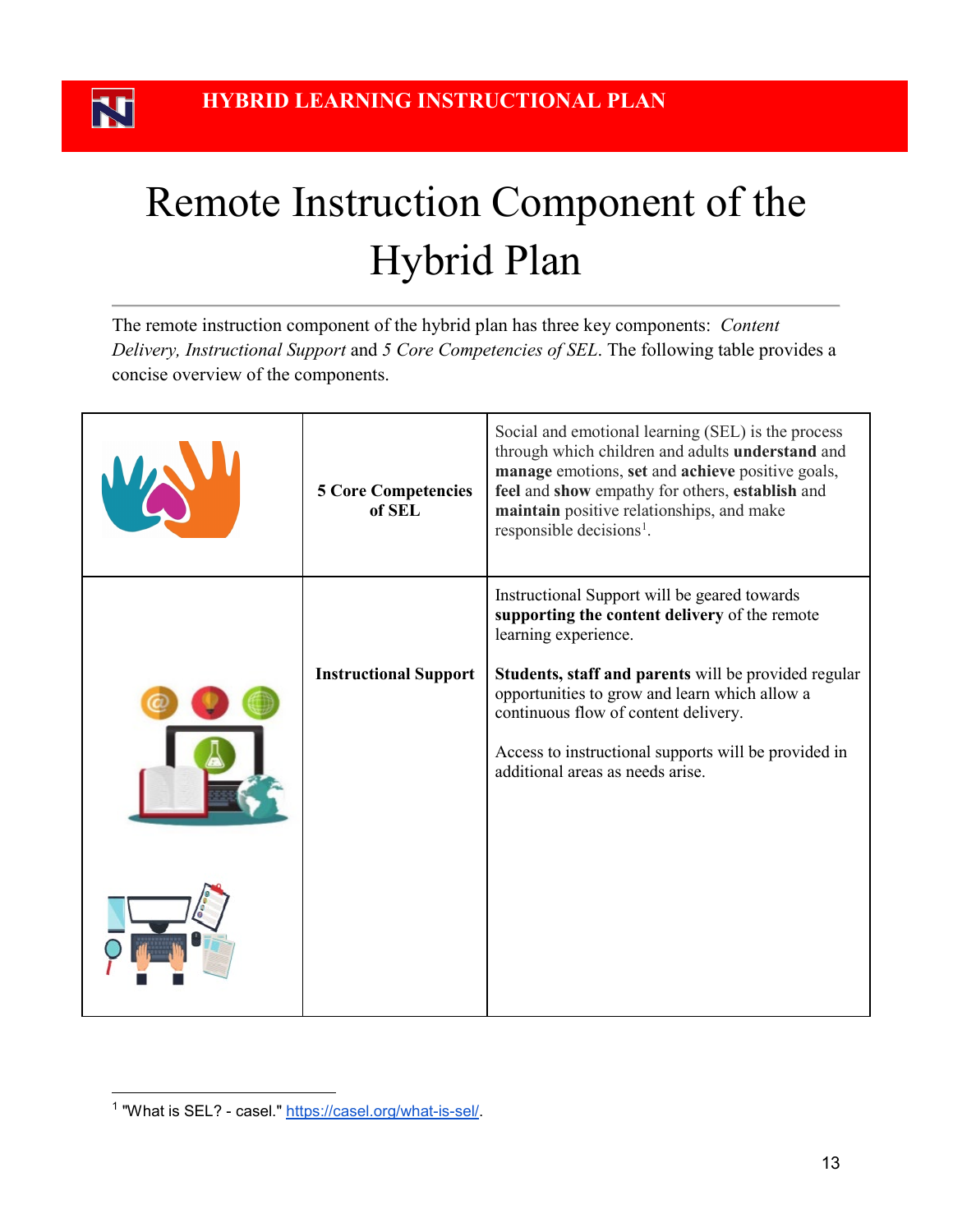

### **HYBRID LEARNING INSTRUCTIONAL PLAN**

| <b>Content Delivery</b> | K-12 adapted learning experience via Microsoft<br>Teams, Schoology (4-12) or SeeSaw (K-3) (District<br>supplied device (iPad) provided upon request)       |
|-------------------------|------------------------------------------------------------------------------------------------------------------------------------------------------------|
|                         | Students will access content for a blended remote<br>learning experience in which students will<br>experience synchronous and asynchronous<br>instruction. |

### Five Core Competencies of SEL

SEL is the process through which children and adults understand and manage emotions, set and achieve positive goals, feel and show empathy for others, establish and maintain positive relationships, and make responsible decisions.

Relationships will be key to the success of the virtual environment. The first week of instruction will be building relationships and understanding the virtual environment. Community building activities will occur and continue throughout the course of the school year.



#### *Five Core Competencies of SEL*[2](#page-13-0)

**Self-awareness:** The ability to accurately recognize one's emotions and thoughts and their influence on behavior. This includes accurately assessing one's strengths and limitations and possessing a well-grounded sense of confidence and optimism.

**Self-management:** The ability to regulate one's emotions, thoughts, and behaviors effectively in different situations. This includes managing stress, controlling impulses, motivating oneself, and setting and

<span id="page-13-0"></span><sup>&</sup>lt;sup>2</sup> "Core SEL Competencies - casel." [https://casel.org/core-competencies/.](https://casel.org/core-competencies/)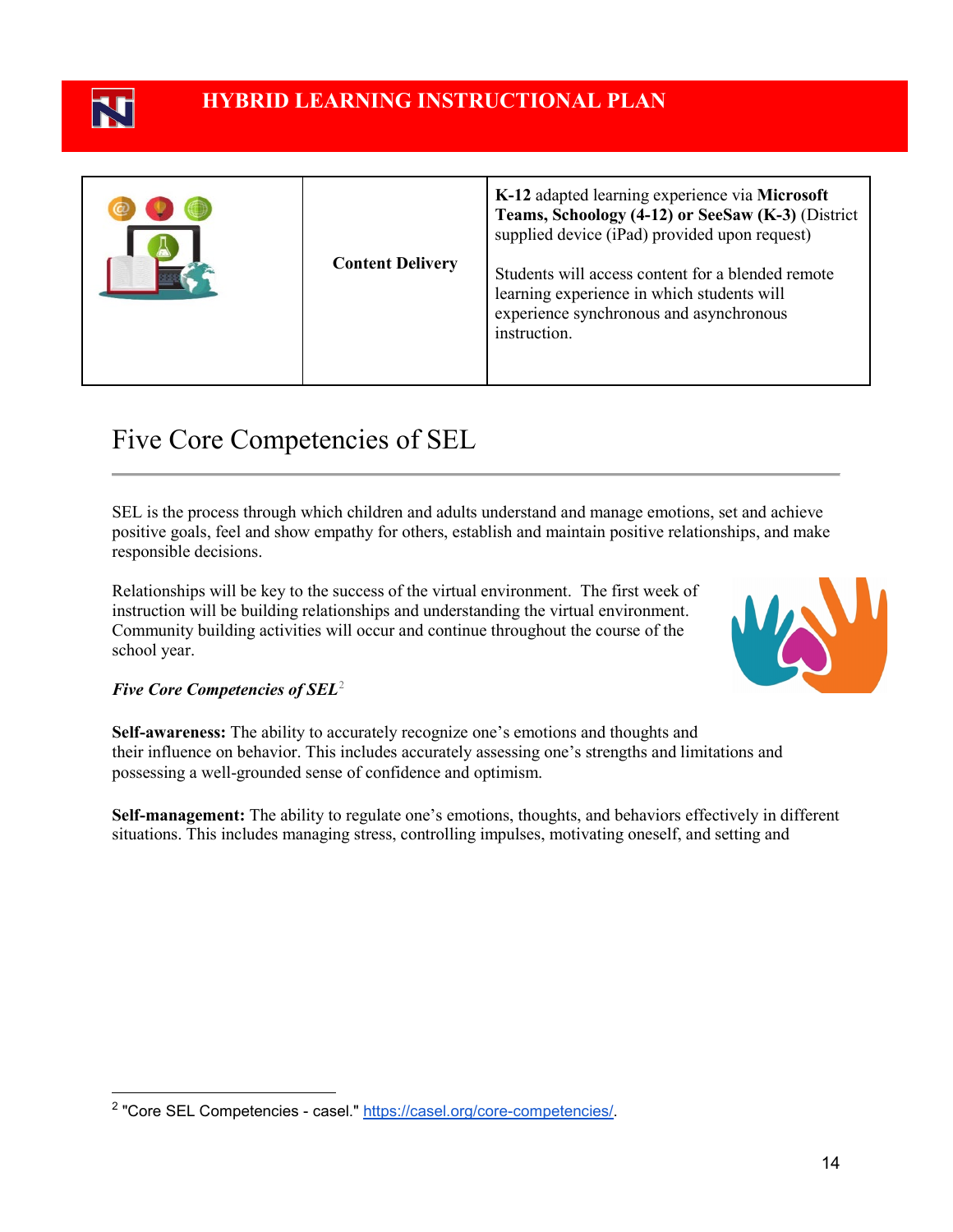

working toward achieving personal and academic goals.

**Social awareness:** The ability to take the perspective of and empathize with others from diverse backgrounds and cultures, to understand social and ethical norms for behavior, and to recognize family, school, and community resources and supports.

**Relationship skills:** The ability to establish and maintain healthy and rewarding relationships with diverse individuals and groups. This includes communicating clearly, listening actively, cooperating, resisting inappropriate social pressure, negotiating conflict constructively, and seeking and offering help when needed.



**Responsible decision-making:** The ability to make constructive and respectful choices about personal behavior and social interactions

based on consideration of ethical standards, safety concerns, social norms, the realistic evaluation of consequences of various actions, and the well-being of self and others.

### *Additional Vocabulary:*

**Bias***:* prejudice in favor of or against one thing, person, or group compared with another, usually in a way considered to be unfair.

**Discrimination:** the unjust or prejudicial treatment of different categories of people or things, especially on the grounds of race, age, or sex.

**Equity:** the quality of being fair and impartial.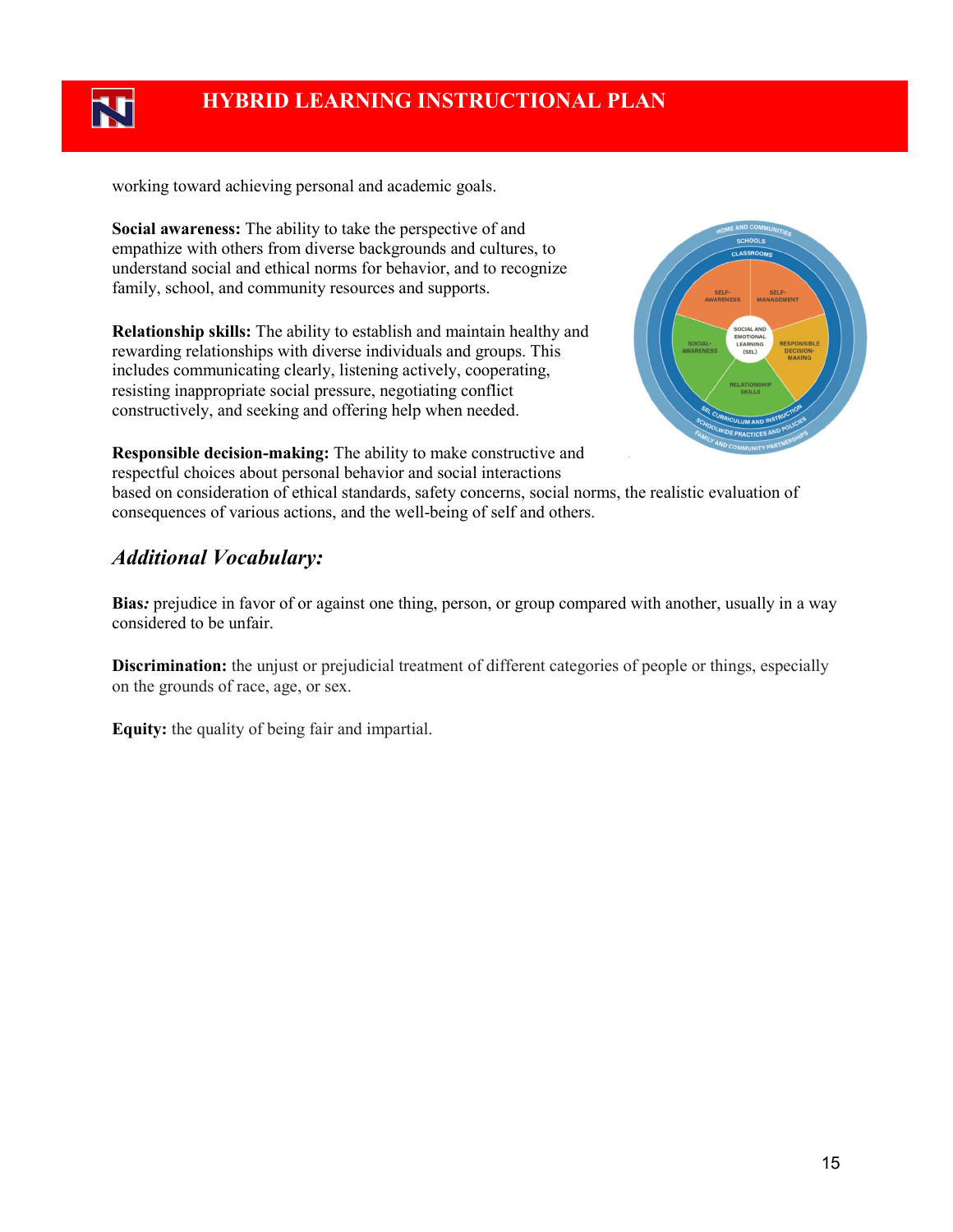### Instructional Support

Instructional Support will be geared towards **supporting the content delivery** of the remote learning experience. **Students, staff and parents** will be provided regular opportunities to grow and learn which allow a continuous flow of content delivery. Access to instructional supports will be provided in additional areas as needs arise.



Staff Instructional Support will include:

- Ongoing professional development as additional needs arise
- Set times to attend both optional and required PD sessions to ensure staff is using the provided digital resources efficiently.
- Microsoft Teams Quick Start Guide

Student Instructional Support will include:

- Ongoing feedback
- Class lectures/notes/discussions
- Self-directed learning
- Small group work
- Projects
- Collaborative Learning
- Microsoft Teams Quick Start Guide

### *Resources for Staff and Student Use*

All staff will use their home computers and/or their work computer/iPads. Students will use their home computers OR will be assigned one of the district's iPads to use at home. Parents without access to the internet can call their school and notify district personnel that they require digital resources for their children to engage with remote learning.

### *Distribution of Digital Resources*

The district distribution process will be decentralized at each building where parents can drive up and take possession of their iPad on designated days that will be communicated by the District.

Elementary and Secondary students can access ALL Core Program materials and Specials materials through Microsoft Teams (K-12), Schoology (4-12), and SeeSaw (K-3).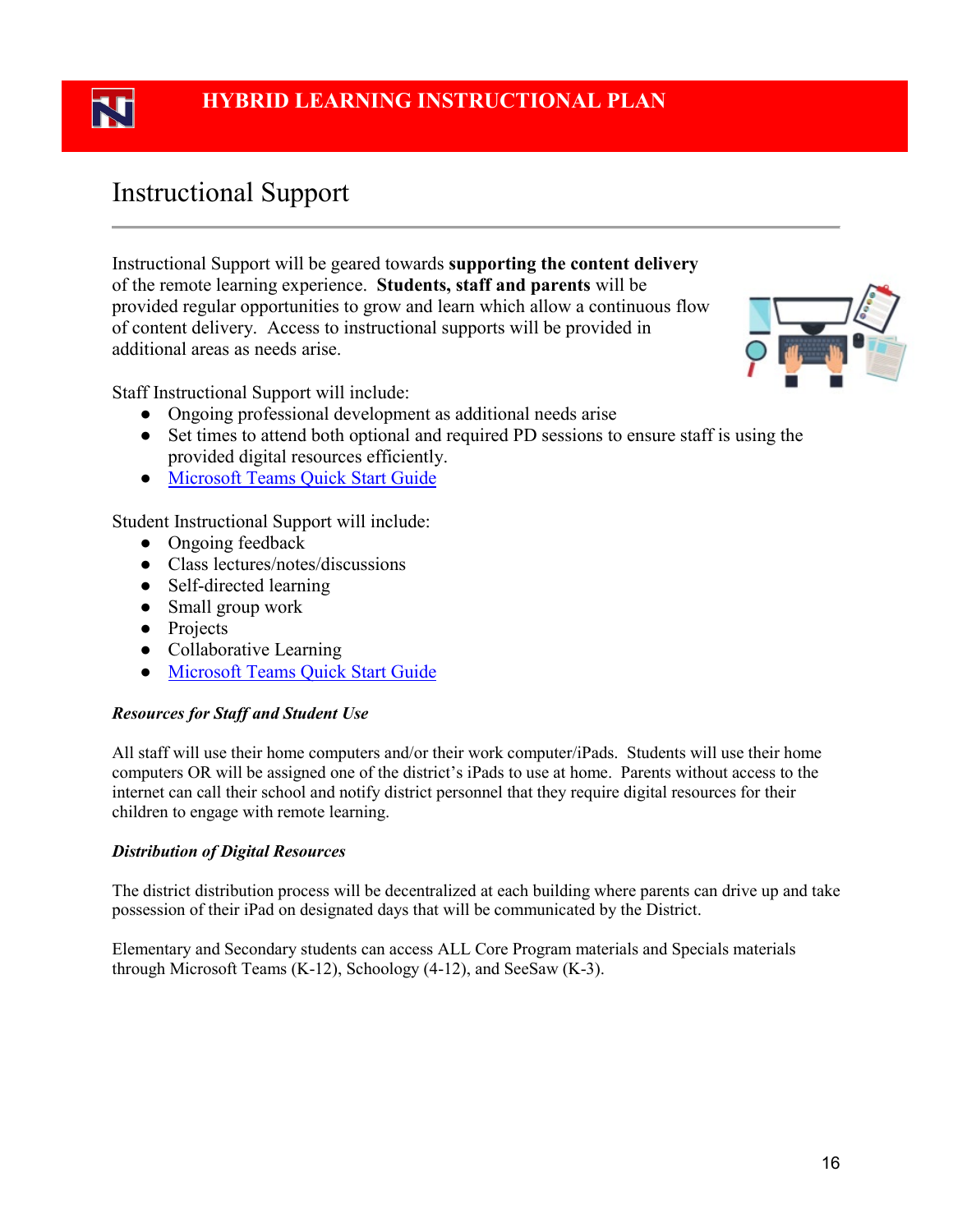### *Internet Access*

The district has identified a number of internet providers who will provide access to the internet for families who do not already have access to the internet. In addition to commercial internet providers, the district is identifying and sharing Internet Hot Spots throughout the community.

### *Parent Instructional Support*

- Provide schedule and workspace
- Provide pacing support and keeping child on track
- Facilitate support and encouragement
- Maintain communication with teachers and administrators
- Encourage independence
- Microsoft Teams Quick Start Guide

The following are some guidelines or helpful hints to help parents/guardians support students becoming learners at home. It is important to remember that home is not school, so things will look and feel different for your children as they transition into this model.

- Explain the need for the changes that are occurring at home and with school. Talk about how school will look for them now and that it is important that they are still learning and participating in an educational experience.
- Set up a daily schedule for your family. This will be very important not only because schedules provide consistency for young children, but also for families who have multiple children working and learning from home.
- Post the schedule in a common area so everyone knows the expectations and can reference it when there are questions. Find a space for your child that will be conducive to their learning. This may be at the kitchen table, in the family room or elsewhere. But you will want it to be in a place where you can monitor and provide help when needed.
- Remember, this isn't going to look like a typical school day. Some students may go quickly through daily learning assignments and some may need extra time to complete them. You know your child best. Don't make this a power struggle, though. Let them work at their pace, set the expectation that they do the work, but in the end, after that set amount of time, know it is okay to be done for the day.
- If your child is confused about something and you are unable to help them, reach out to their teacher – that is what they are there for! It is okay to ask for help. We know that our children often work better for the teacher than mom or dad. Let the teacher know!
- Adhere to a daily schedule as a family bedtimes, wake up times, baths, outside time, game time, school time. Keeping things consistent and letting children know what to expect is helpful in helping them to accept where we are at this time in our world.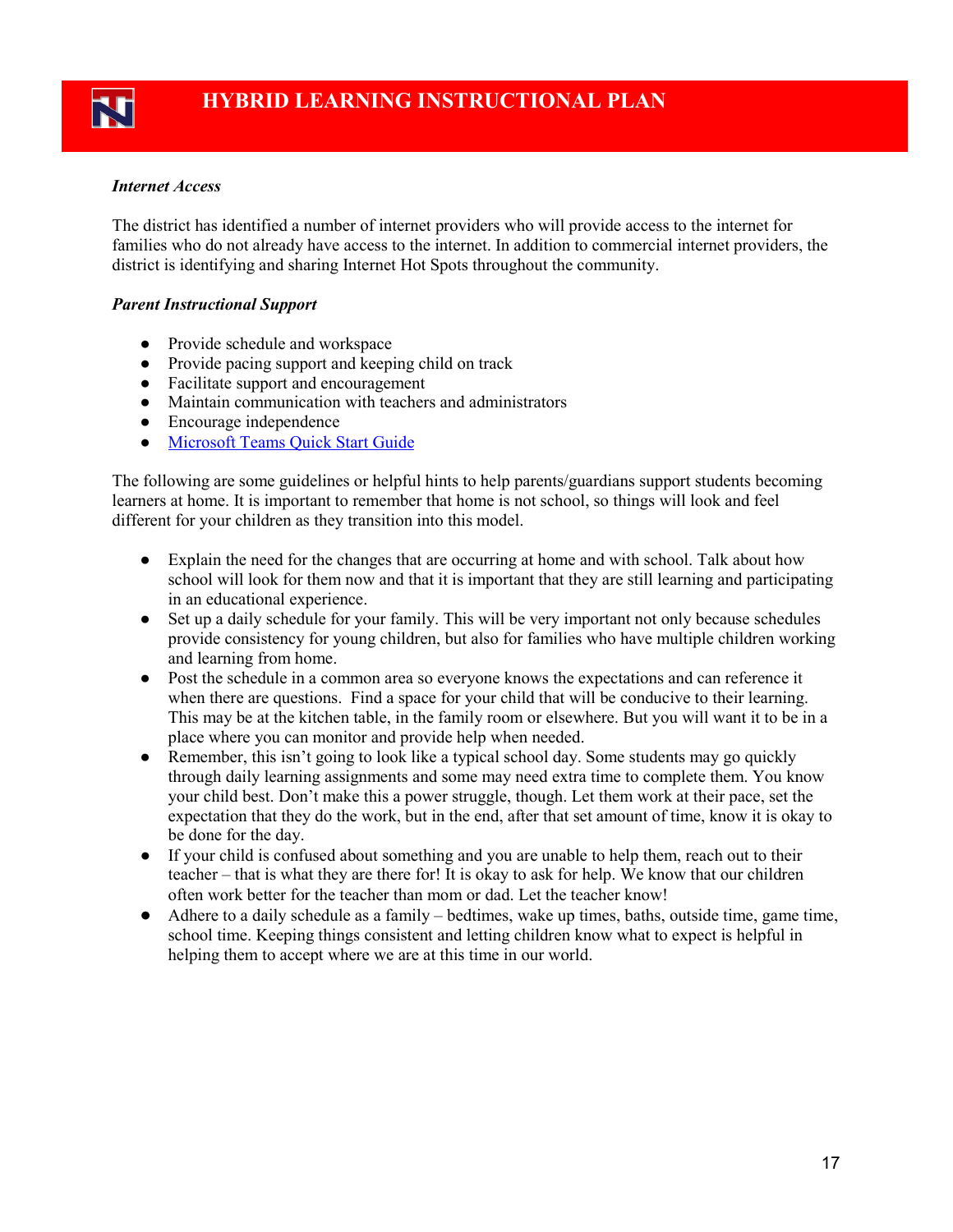### **HYBRID LEARNING INSTRUCTIONAL PLAN**

### Content Delivery



**K-12** adapted learning experience via **Microsoft Teams (K-12), Schoology (4-12), and Seesaw (K-3)** (District supplied iPad provided upon request.)

#### *Glossary*

Students will access content for a blended virtual learning experience in which students will experience synchronous and asynchronous instruction.

Adapted Learning - Adapted Learning is providing learning experiences outside of the traditional classroom. Other terms also used include

temporary remote education and eLearning. All of these terms have the same meaning.

Asynchronous learning - Asynchronous Learning is when learners participate in an online learning course at different times. Asynchronous learning allows learners to go through a course at their own pace and on their own schedule.

Synchronous learning - Synchronous learning is when learners participate in an online learning course at the same time but in different locations, it is known as synchronous learning. Synchronous learning allows learners to interact with the instructor and other participants.

### *Expectations*

#### *Synchronous Learning Classes*

- Students attend class on time per their class schedule.
- Students will follow the District dress code.
- Students are ready to learn.
- Workspace is designated for the student.
- Students will show their face on the screen to engage with the teacher remotely.
- Students will participate in the class.

#### *Asynchronous Learning*

- Complete asynchronous activities assigned each day.
- Students show proof of participation in daily remote learning by satisfactorily completing assignments to demonstrate evidence of student learning (i.e., video, picture, or activities submitted as lessons and/or completing assignments.) Please note, not all lessons must have an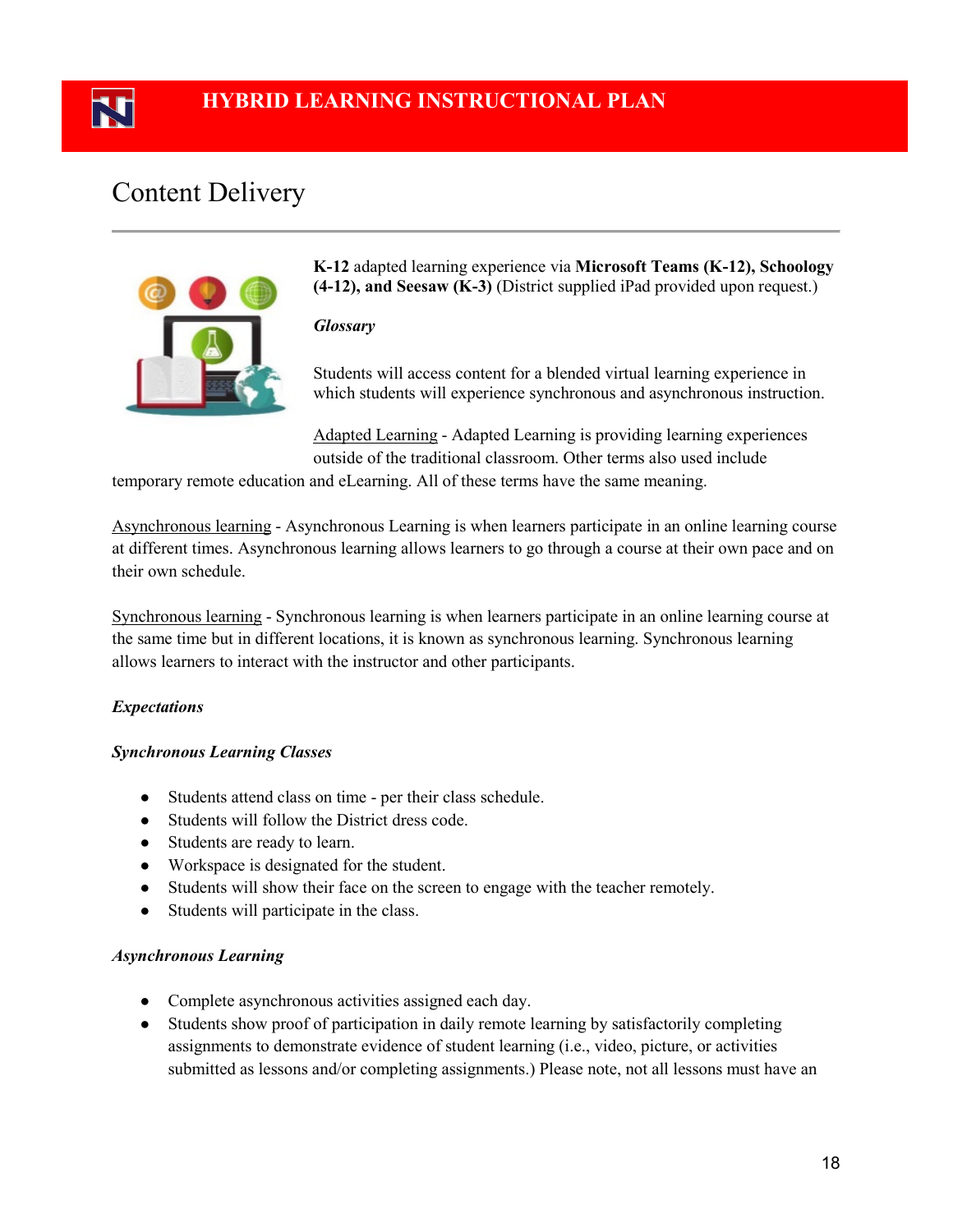

### **HYBRID LEARNING INSTRUCTIONAL PLAN**

assignment, as there will be teacher discretion on the number of assignments, as they follow the NTCSD grading guidelines.

● Students and parents will communicate with the teacher when needing additional assistance, tutoring, etc.

### *Elementary/Intermediate Program Kindergarten- Grade 3:*

### *Ohio, Spruce, and Drake Elementary (Grades K-3)*

All assignments are housed in **Seesaw** and organized by week.

Districtwide programs:

- Teacher's College Units of Study for Reading, Writing, and Phonics
- Investigations Math
- Boces 4 Science/Mystery Science
- NYS Framework for Social Studies
- IXL; Learning A to Z

### *Intermediate (Grades 4-6)*

All assignments are housed in **Schoology** and organized by week.

Districtwide programs:

- Teacher's College Units of Study for Reading & Writing
- Boces 4 Science/WozEd/Mystery Science
- PNW BOCES SS/ELA NYS Framework for Social Studies
- IXL; Learning A to Z

### *Direct Instructional Time Guidelines Per Day For K-6*

- All students will be engaged in standards-based instruction in all curricular areas. Best instructional practices will be utilized.
- All students will have access and interaction with a certified teacher on a regular basis.
- Students will receive a total of 180 minutes of instruction per week, which can include (but not limited to) both face to face, remote learning and on-line modules.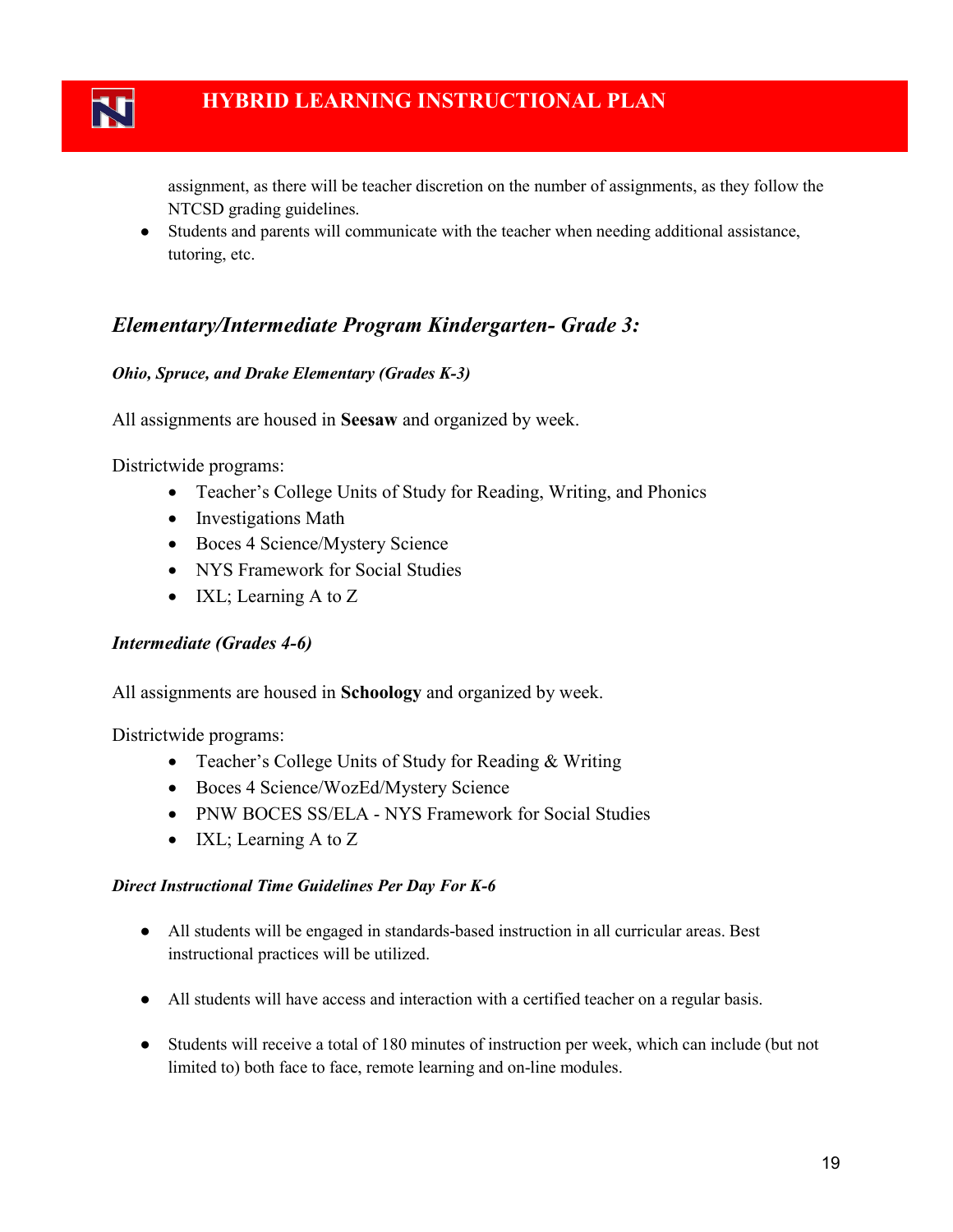

- Students will be provided instruction to build digital fluency.
- Students will be required to attend two in-person instructional days each week. Students will also be involved in two remote days of learning through the class's SeeSaw (K-3) or Schoology (4-6) account with three hours of virtual instruction/activities on each of these days. There will be 1 day designated each week for students to all work remotely. Activities on this day will be designated for students to catch up on grade level activities, interact with the teacher to ask questions, etc., as well as have remediation and "teacher check in." This day will also include remote SEL learning activities, as well as authentic learning activities.
- Classroom teachers will distribute elementary materials through SeeSaw (K-3) or Schoology (4-6). At the beginning of each week, the teacher will have all the week's activities including Microsoft Teams, etc. in SeeSaw (K-3) or Schoology (4-6). This work will be completed on the days that the cohort is working remotely and not to exceed 3 hours of instruction/activities.

#### *Assessment For K-6*

● Formative district and/or diagnostic assessments will be used to determine student's needs. Students will be assessed and progress will be monitored and communicated to parents and caregivers. Pre-assessments will be used and formative assessments will be part of the curricular areas. District assessment tools will also be utilized.

### *Elementary Assessment Guidelines*

- Formative assessment data for elementary students will be collected through parent and caregiver interviews and (where appropriate) student self-reports in which we will gather information about students' progress on tasks and content presented through SeeSaw (K-3) or Schoology (4- 6). The questions posed in these interviews will be carefully crafted by teachers, special educators, and other service providers as they thoughtfully record, then analyze responses. Educators will be able to provide feedback to students and care-givers, as well as to modify and refine instructional plans in order to best structure future experiences for each individual child.
- Summative assessment data will be collected at the conclusion of the remote learning experience and will be conducted by the students' teachers. This data will measure students' acquisition and retention of essential learning targets from throughout the academic year. Reporting on student learning will be based on formative data collected over the course of the virtual learning experience, and will be considered in progress until summative data is collected.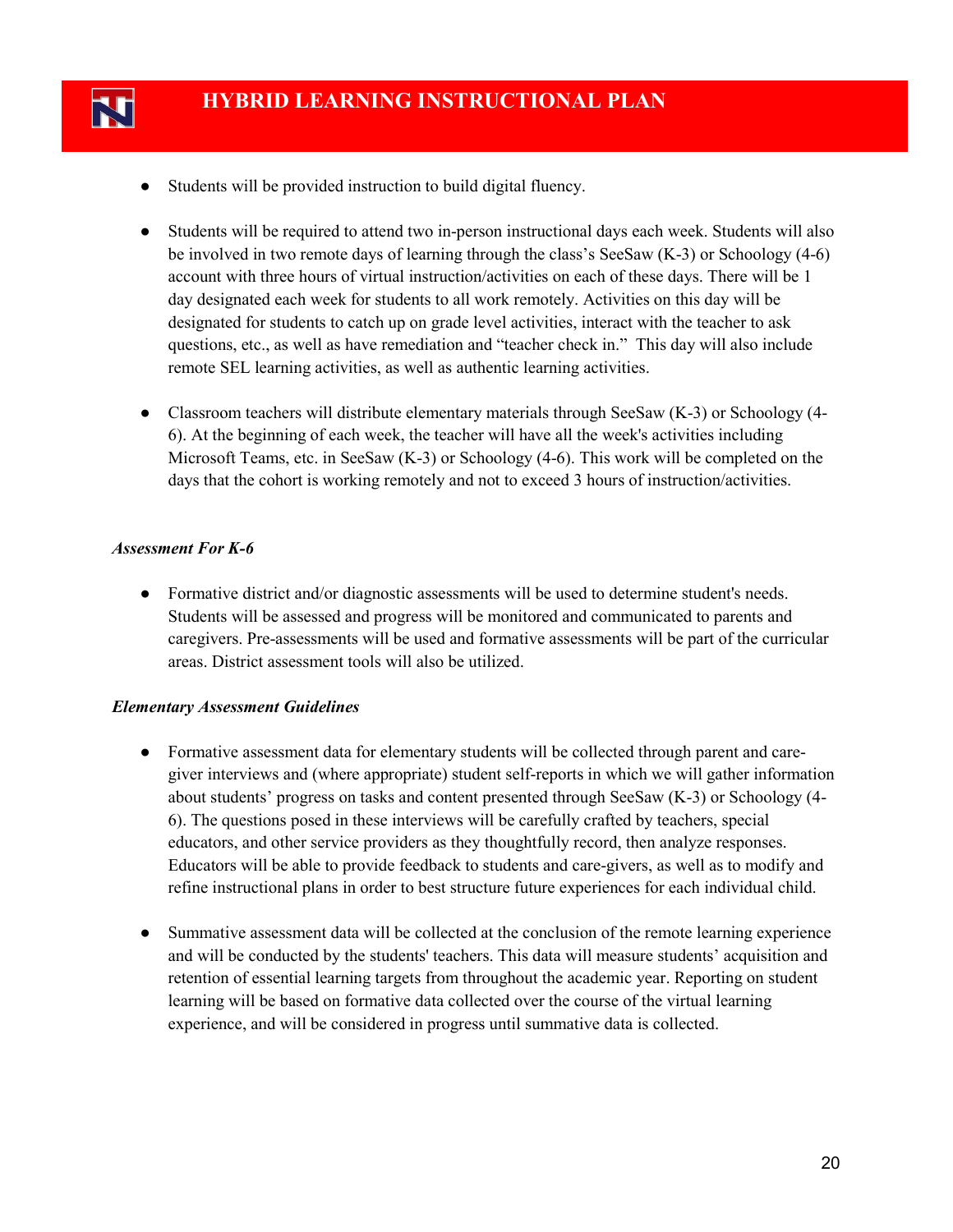### *Secondary Program Grade 7- Grade 12:*

- Secondary materials will be distributed through the Schoology platform and Microsoft Teams.
- At the beginning of each week the teacher will have the week's assignments housed in Schoology. Students will follow their assigned schedule throughout the week and can attend scheduled class meets and independent assignments during that time.
- Secondary materials used will be based on the subject areas being taught.

### *Direct Instruction Time Guidelines Per Day For 7-12*

• Students will be required to attend two days a week for face-to-face instruction and follow their traditional schedule. Two additional days will be remote learning where students will follow their schedule and learn online in the class's Schoology account and/or Microsoft Team. Lastly, one day will be committed for students to catch up on work, check in with their teacher(s) along with engaging in social/emotional learning.

### *Assessment For 7-12*

- Formative assessments will be conducted in both in-person and online learning, whereas summative assessments will be conducted during the face-to-face instructional days.
- Grading for all courses will follow the same grading policy as the courses in the face-to-face model. Courses that earn high school credit will count in GPA calculation and class rank.
- Elementary and Secondary assessments will be both formative and summative.

#### *Secondary Assessment Guidelines*

- Formative assessments are journal entries, discussion threads, assignments, or projects that are completed through SeeSaw/Schoology. Teachers will offer written and verbal feedback as appropriate to help the students gain understanding and proficiency.
- Summative assessments will generally be conducted during the face-to-face learning, when students are in the physical classroom setting.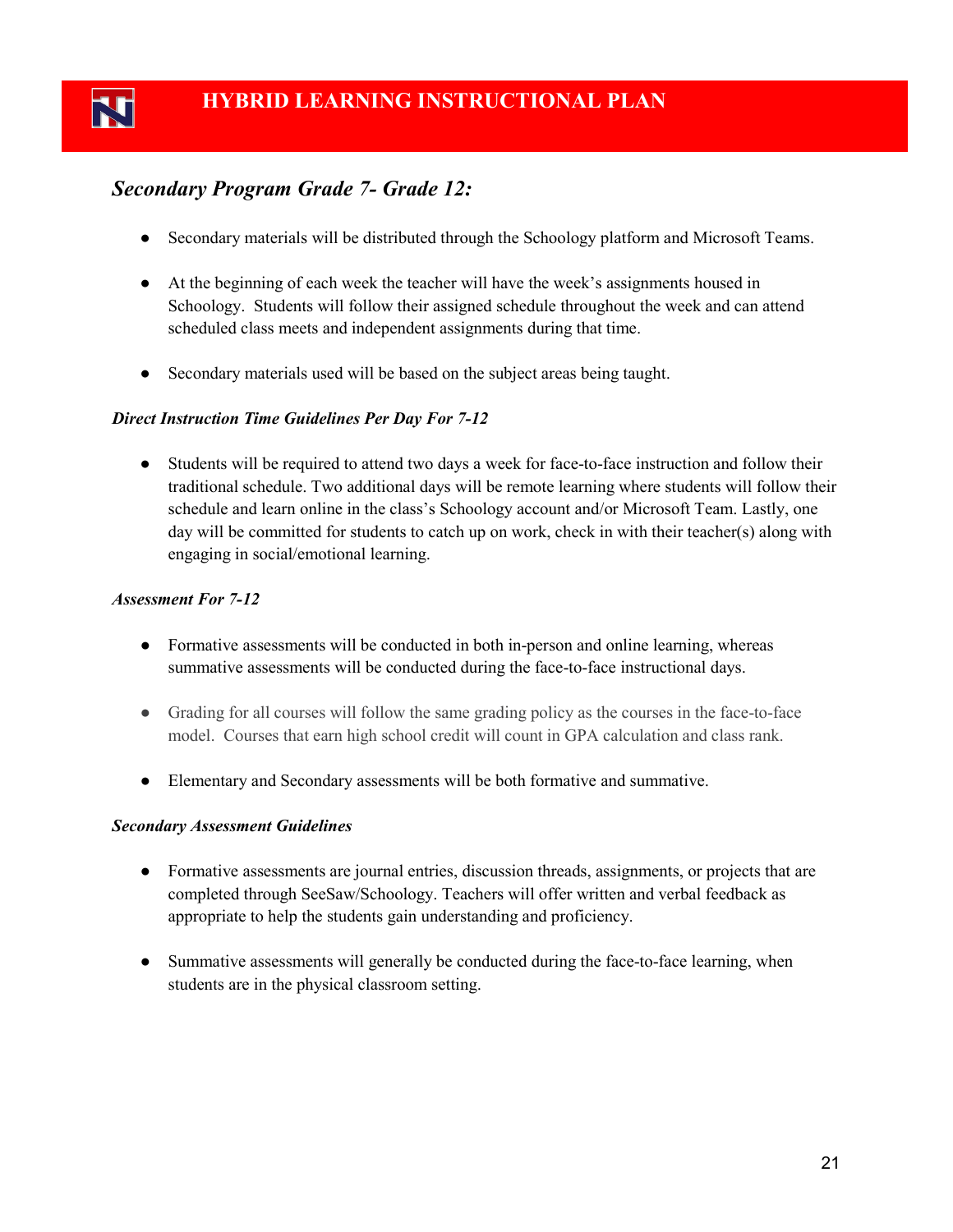### *Attendance Requirements:*

- Teachers will take attendance daily for student cohorts during their assigned in-person learning days, but the meaning of attendance will change for student cohorts during their assigned remote learning days. Attendance will be more about ENGAGEMENT rather than physical presence.
- All students are expected to have contact with their classroom teacher each week.
- Daily attendance/participation for student cohorts during their assigned remote learning days will include:
	- Attending Microsoft Team sessions
	- Participating in threaded discussions
	- Submitting work in SeeSaw/Schoology
	- Taking an assessment online and/or paper/pencil
	- Uploading a video
	- 1:1 communication via phone/email/etc
- If attendance requirements are not possible, the district will develop other means to check on families or students who do not regularly check in with their child's teacher. The district will consider safe welfare checks that maintain social distancing to deliver supplies and transfer homework assignments. The district may involve members of the Student Support Service Team if attendance is not documented within 5 school days.

### *Accountability:*

- Elementary and Secondary teachers will be expected to continue to meet in their grade level or departmental teams and answer the following questions:
	- What is it we need students to know?
	- How will we know when they've learned it?
	- What will we do if they have not learned it?
- All staff will be expected to make weekly contact with their students, monitor progress, and offer assistance as needed.
- Elementary and Secondary Staff will be expected to be available between their normal hours of operation of the building they work in.
- All staff will be expected to maintain accurate records of progress and performance.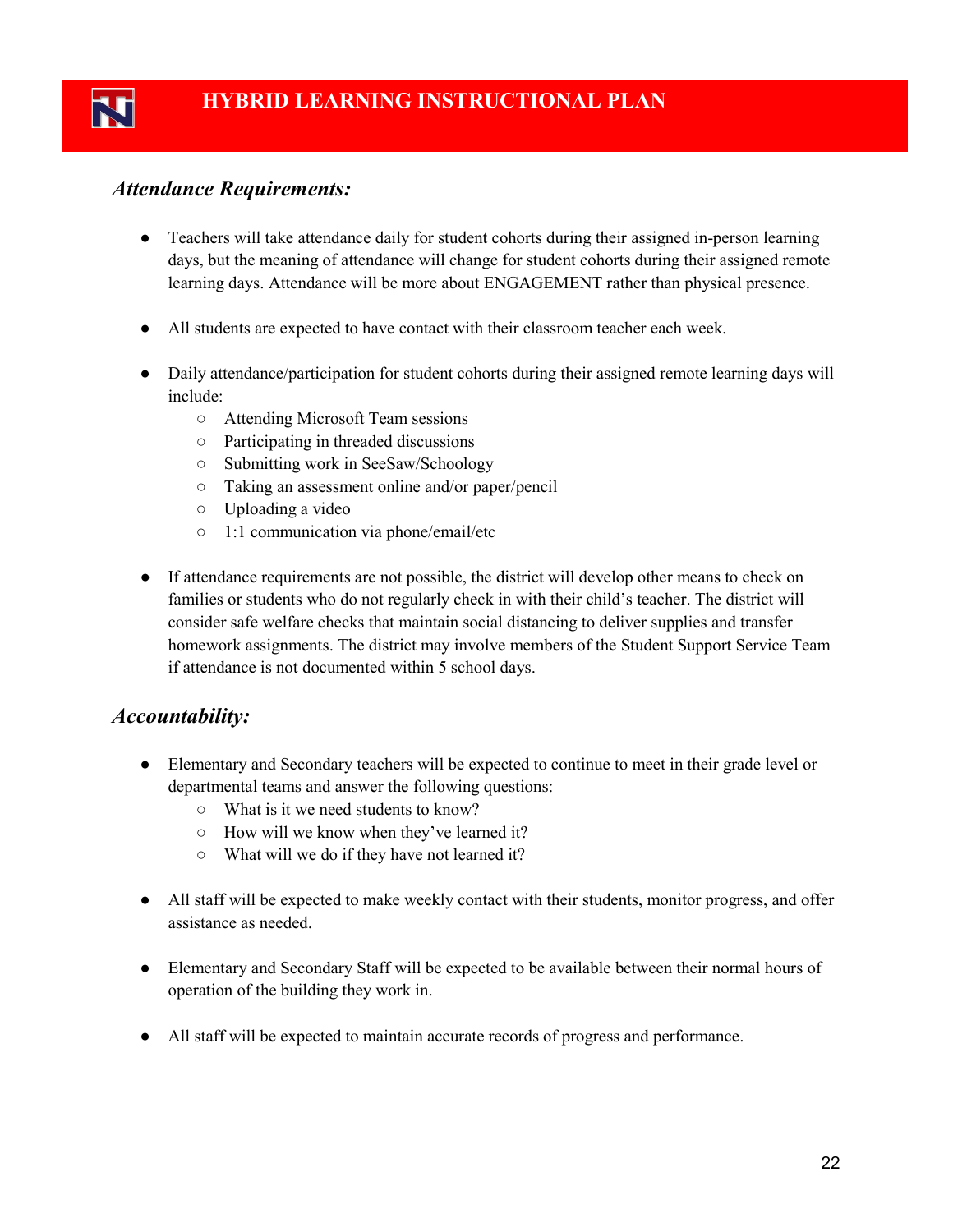### *Students with Individualized Learning Needs:*

• The district is committed to provide and support an equitable education for all students and provides the following guidelines for students with disabilities, English Language Learners, students in Housing Transition or have a Section 504 plan.

### *Individualized Learning Providers*

N

- Special Education staff will engage in learning best practices for specialized instruction in a "distance learning" format.
- Special Education teachers will collaborate with General Education teachers to determine individual student needs and to design and provide instructional supports, modifications, and accommodations to address those needs.
- Special Education teachers will provide instructional opportunities utilizing online and/or web-based programs that were previously used by individual students.
- Special Education teachers, paraprofessionals and related service providers will make direct contact with students and/or parents based on a mutually designed schedule.
- Special Education staff members may provide "hard copy" educational activities for students to engage in at home either through USPS or by delivery to home address.
- Special Education staff may identify additional learning programs to provide differentiated opportunities to students to access remotely as determined by student progress.
- Related Service Providers (RSP) will provide services as closely as outlined on the student's IEP. Teachers will be encouraged to invite RSP to classroom meets.

### *English Language Learners*

- ENL teachers will collaborate with General Education teachers to determine individual student needs and to design and provide instructional supports and accommodations to address those needs.
- ENL teachers will provide instructional opportunities utilizing online and/or web-based programs that were previously being used by ELL students.
- ENL teachers will make direct contact with students and/or parents/legal guardians minimally two times per week.
- ENL Staff members may provide "hard copy" educational activities for students to engage in at home either through USPS or by delivery to home address.
- ENL staff may identify additional learning programs to provide differentiated opportunities to ELL students to access remotely as determined by student progress.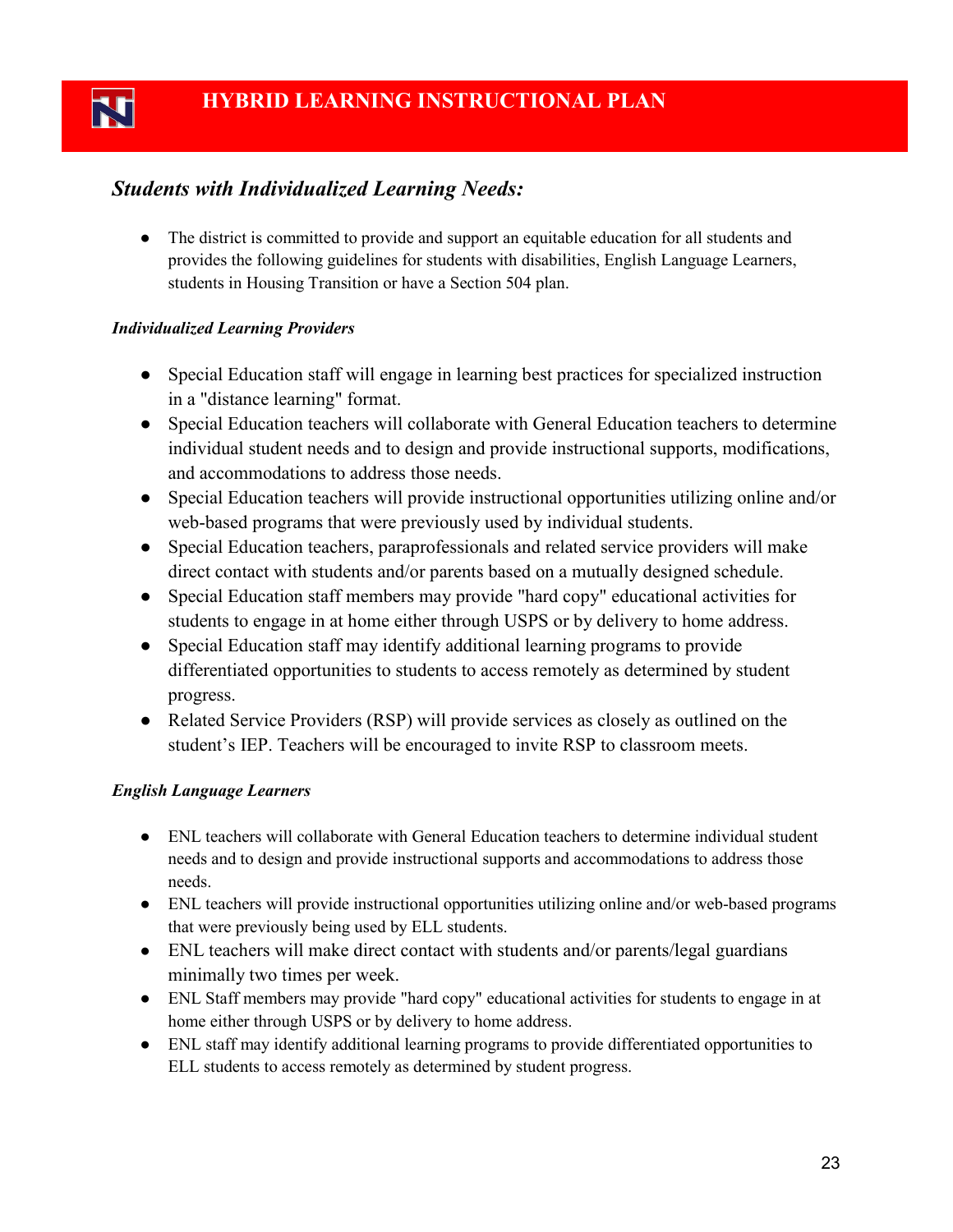### *Students in Housing Transition*

- Liaisons will be in contact at least two times per month or more frequently with students and families to check on basic needs (food, shelter, other basic needs).
	- If a need is identified, the liaison will work with families to provide resources or connect with community needs. Students experiencing housing transition will be assisted by the liaison to be prepared for virtual learning with a focus on communication from the student and family with their teachers and schools.
- Liaisons and teachers will adjust instruction if a digital format is not workable for the student's location.
- Student progress will be monitored by teachers and liaisons. Monitoring and support will include academic progress and social-emotional needs.

### *504 Students*

- All students who have an active 504 will be provided their specific accommodations by their general education teacher.
- Teachers will provide instructional opportunities utilizing online and/or web-based programs that were previously being used by the 504 students.
- Teachers may provide "hard copy" educational activities and/or technology devices (if used prior to school closure) for students to engage in at home either through USPS or by delivery to their home address.
- Teachers may identify additional learning programs to provide differentiated opportunities to 504 students to access remotely as determined by student progress.

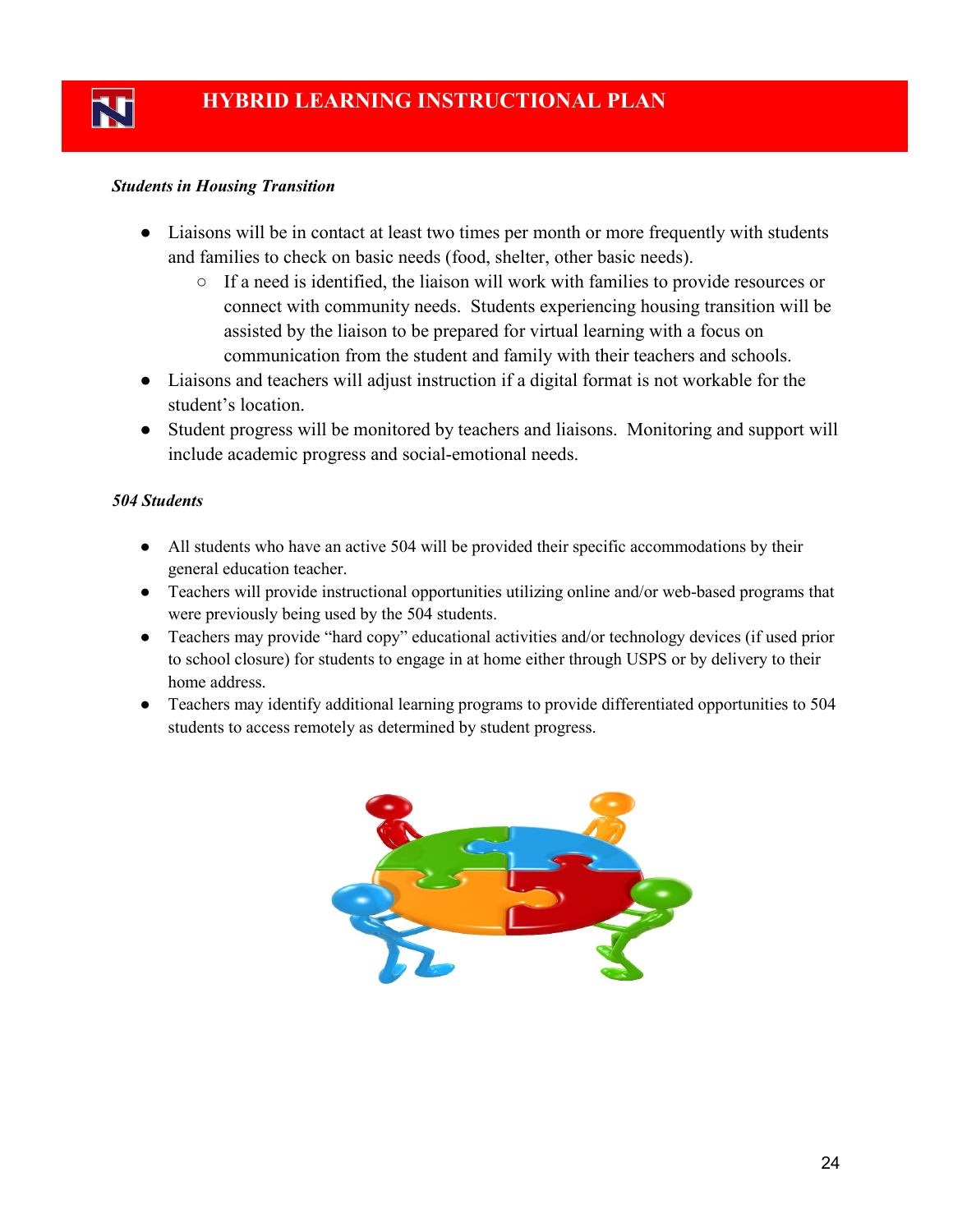## Social Emotional Support:



### *Elementary*

To support students who need mental health support due to the experience of the pandemic and now continued remote learning, supports will be provided through virtual and in person supports. Administrators, School Counselors and Social workers will connect with students regularly.

- Students with services will continue to receive weekly counseling sessions with the SocialWorker.
- Teachers, counselors, social workers will integrate SEL activities and practices into classroom lessons.
- Provide support for high risk students to regularly check in with an adult (as needed) as well as opportunities for students to reflect upon and practice various social emotional competencies.

### *High School*

To support students with needed mental health support due to the experience of the pandemic and now continued remote learning. Supports will be as needed through remote and in person supports. Administrators, School Counselors and Social workers will connect with students regularly.

- Virtual office hours
- Weekly updates regarding resources, programing and post-graduation planning
- Support with securing outside resources if necessary.

### *Parent Support*

- Provide opportunities for families/parents to check in regularly with a staff member in the event additional SEL support is needed.
- Virtual office hours
- $\bullet$  Supports may include making a plan with the family individually (i.e., Crisis Plan)
- Provide families with additional outside resources

### *Staff Support*

Opportunities for staff to check in regularly with a staff member in the event additional SEL support is needed will be available at all times.

In effort to support the staff the following SEL materials can be connected to via clicking the links below.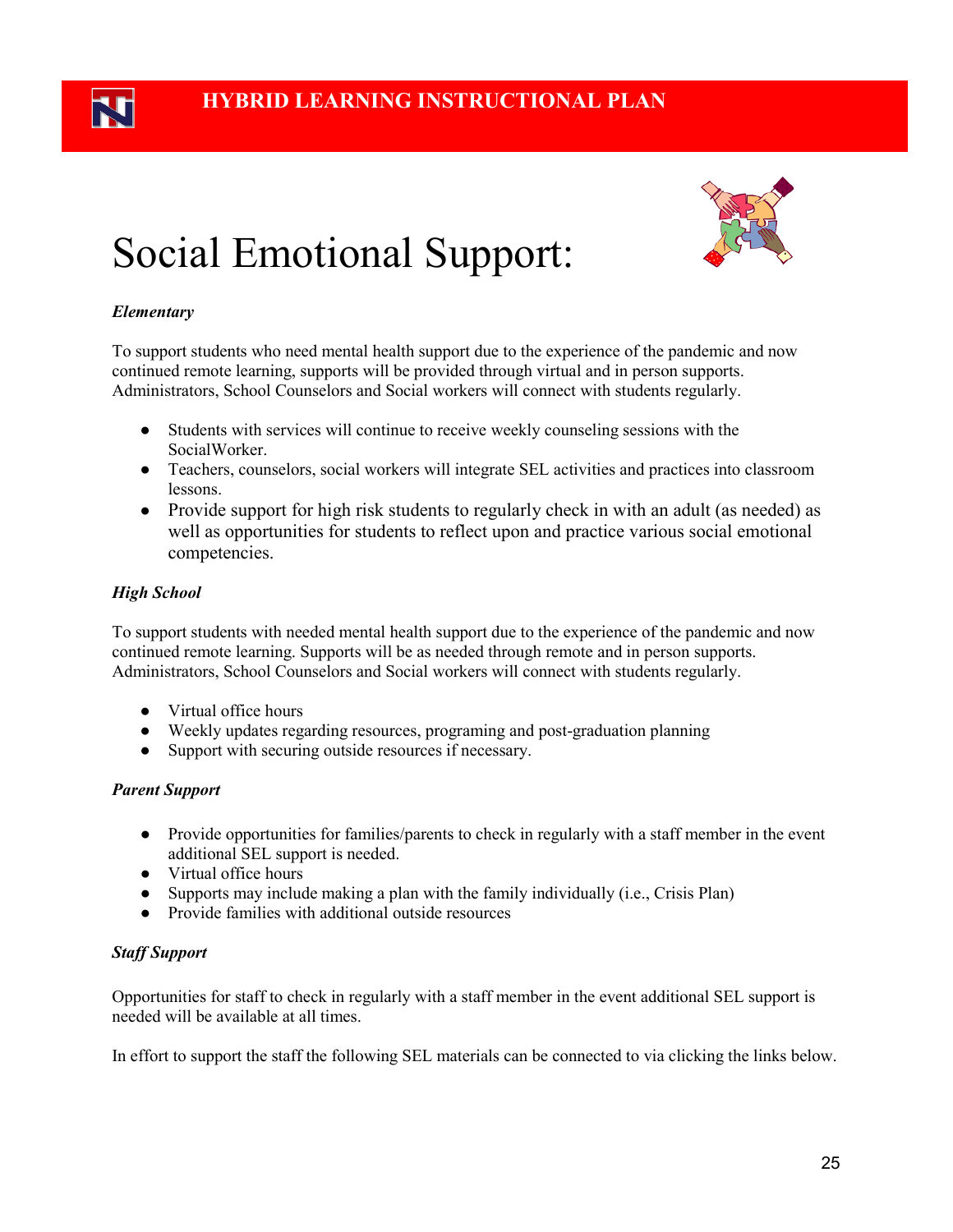

### *Adult Self-Care*

- [Flexibility in the Midst of Crisis \(via Psychology Today/Dr. Gil Noam\)](https://www.psychologytoday.com/us/blog/the-inner-life-students/202003/flexibility-in-the-midst-crisis)
- [Managing Anxiety Around COVID-19: Tips for You and Your School Community \(via Yale](https://www.rulerapproach.org/managing-anxiety-around-covid-19/)  [Center for Emotional Intelligence/RULER\)](https://www.rulerapproach.org/managing-anxiety-around-covid-19/)
- [Regulating Emotions in a COVID-19 World \(via Tom Hollenstein\)](https://medium.com/@Tom.Hollenstein/regulating-emotions-in-a-covid-19-world-f3ef394f8294)
- [Virus Anxiety Resources](https://www.virusanxiety.com/take-care)
- [Mindfulness Resource Pack for District Leaders \(via Panorama\)](https://go.panoramaed.com/mindfulness-resource-pack)
- [Adult SEL Toolkit \(via Panorama\)](https://go.panoramaed.com/adult-sel-social-emotional-learning-toolkit)

#### *Resources for Educators and School Communities*

- [8 Strategies for Building a Sense of Belonging With Students and Families Virtually \(via](https://www.panoramaed.com/blog/8-strategies-sense-of-belonging-virtually)  [Panorama\)](https://www.panoramaed.com/blog/8-strategies-sense-of-belonging-virtually)
- [5 Equity-Centered SEL Strategies for Addressing Learning Recovery \(via Panorama\)](https://go.panoramaed.com/learning-recovery-sel-toolkit?utm_campaign=blog-top-cta&utm_content=learning%25loss)
- [17 Apps to Help Kids Stay Focused \(via CommonSense Media\)](https://www.commonsensemedia.org/lists/13-apps-to-help-kids-stay-focused?j=7698356&sfmc_sub=179466459&l=2048712_HTML&u=143332598&mid=6409703&jb=2163&utm_source=covid19_resources_jim&utm_medium=email)
- [Apps That Act Like Math and Science Tutors for Homework Help \(via CommonSense Media\)](https://www.commonsensemedia.org/lists/apps-that-act-like-math-and-science-tutors-for-homework-help?j=7698356&sfmc_sub=179466459&l=2048712_HTML&u=143332599&mid=6409703&jb=2163&utm_source=covid19_resources_jim&utm_medium=email)
- [5 Online Learning Resources to Build Belonging and Connectedness with Students and Families](https://go.panoramaed.com/5-virtual-learning-resources)  [\(via Panorama\)](https://go.panoramaed.com/5-virtual-learning-resources)
- [How Student Services Leaders Can Adapt to Distance Learning \(via Panorama\)](https://www.panoramaed.com/blog/student-services-adapt-to-distance-learning)
- CommonLit [Resources to Support Teleschool Plans: COVID-19 \(via CommonLit\)](https://blog.commonlit.org/free-resources-to-support-teleschool-plans-covid-19-5b3955333e05)
- [Distance Learning Reflection and Planning Toolkit \(via Achievement Network\)](http://go.achievementnetwork.org/rs/731-WJI-089/images/Distance%20Learning%20Reflection%20and%20Planning%20Toolkit%20for%20Partners%20.pdf)
- [E-Learning Tools for Distance Education \(via Yale Center for](https://mcusercontent.com/00d9776bca68be705b511d0b5/files/4cdba6e8-fdb8-4f50-8791-043ae3c6d8d3/eLearning_Tools_Distance_Education.pdf) Emotional Intelligence/RULER)
- [Free BrainPop Access for Schools Closed Due to the Coronavirus \(via BrainPop\)](https://educators.brainpop.com/2020/02/19/free-brainpop-access-for-schools-affected-by-the-corona-virus/)
- [Free SEL Activities and Practices \(via Greater Good in Education\)](https://ggie.berkeley.edu/practices/)
- [Managing Anxiety Around COVID-19: Tips for You and Your School Community \(via Yale](https://www.rulerapproach.org/managing-anxiety-around-covid-19/)  [Center for Emotional Intelligence/RULER\)](https://www.rulerapproach.org/managing-anxiety-around-covid-19/)
- [Movement Apps, Games, and Websites \(via CommonSense Media\)](https://www.commonsensemedia.org/lists/movement-apps-games-and-websites?j=7698356&sfmc_sub=179466459&l=2048712_HTML&u=143332605&mid=6409703&jb=2163&utm_source=covid19_resources_jim&utm_medium=email)
- [Most Schools Are Not Ready For Coronavirus, But They Can Be \(via Digital Promise\)](https://digitalpromise.org/2020/03/11/most-schools-are-not-ready-for-coronavirus-but-they-can-be/)
- Navigating Uncertain Times: [How Schools Can Cope With Coronavirus \(via EdSurge\)](https://www.edsurge.com/research/guides/navigating-uncertain-times-how-schools-can-cope-with-coronavirus?utm_content=buffer436a5&utm_medium=social&utm_source=twitter.com&utm_campaign=EdSurgeBuffer)